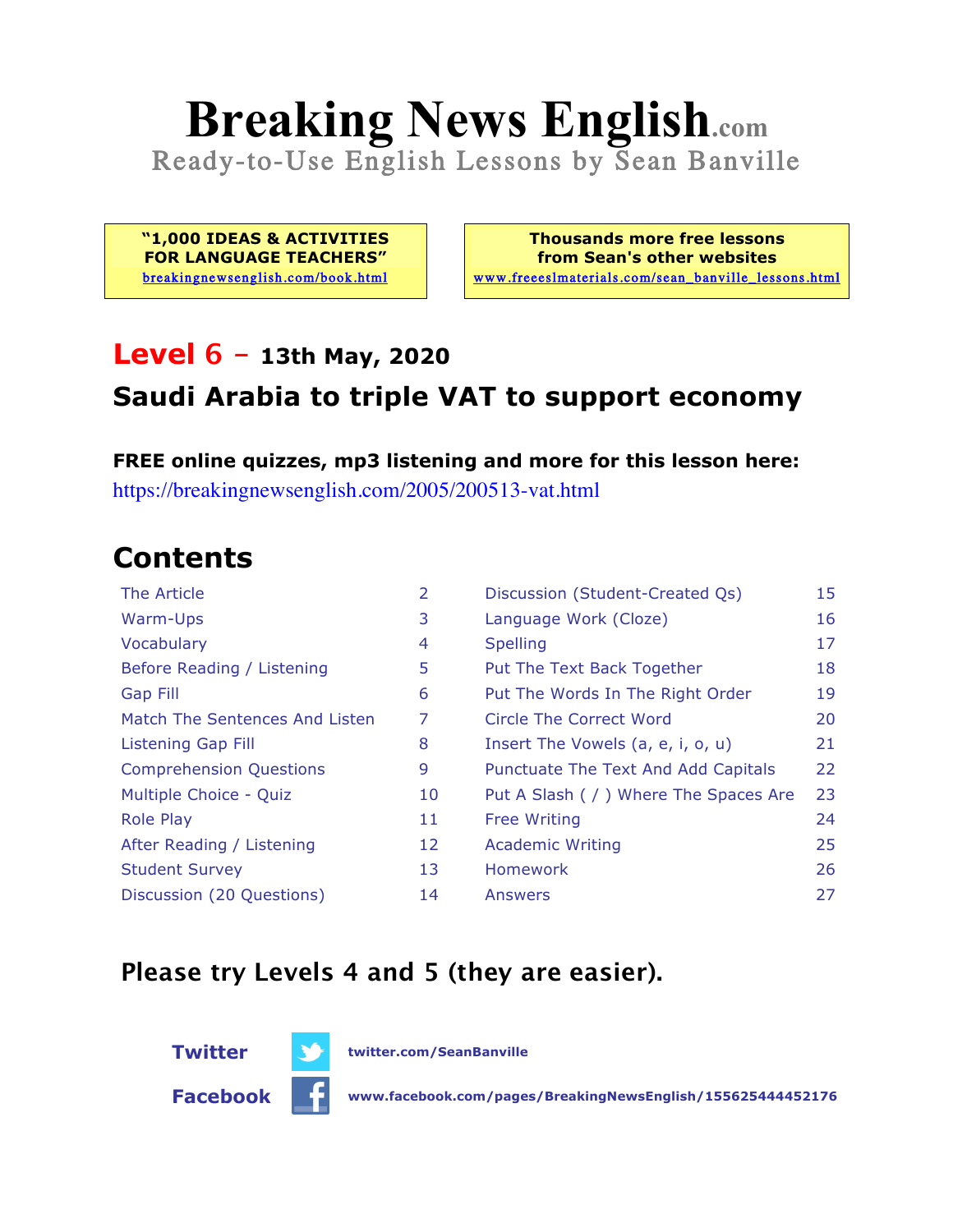### **THE ARTICLE**

From https://breakingnewsenglish.com/2005/200513-vat.html

Saudi Arabia is going to triple the rate of the value added tax (VAT) it imposes on goods and services. VAT will increase from 5 per cent to 15 per cent on the 1st of July. The tax was introduced in Saudi Arabia for the first time in 2018. Government authorities say this drastic measure is necessary to curb the effects of the coronavirus pandemic on the economy. The cut is also part of wider austerity measures to help the economy. Finances of the oil-rich nation have been badly hit as the pandemic has seen oil prices and demand for oil plummet. Analysts are reporting that oil revenues this year have fallen by almost a quarter when compared to the same period last year.

Another measure the finance ministry has taken in a bid to shore up the economy is the suspension of a cost of living allowance. This is a payment of about \$256 per month to state employees. It was introduced to help offset rising prices and more expensive petrol at the pump. Saudi's Finance Minister said: "These measures are painful but necessary to maintain financial and economic stability over the medium to long term...and to overcome the unprecedented coronavirus crisis with the least damage possible." A Gulf expert said: "The move will impact consumption and could also lower the expected revenues. These are proausterity and pro-revenue moves rather than pro-growth ones."

Sources: https://finance.**yahoo.com**/news/saudi-arabia-raise-vat-threefold-030733064.html https://www.**bbc.com**/news/business-52612785 https://www.**msn.com**/en-us/news/world/saudi-triples-vat-suspends-handouts-in-virus-ledausterity-drive/ar-BB13SVjm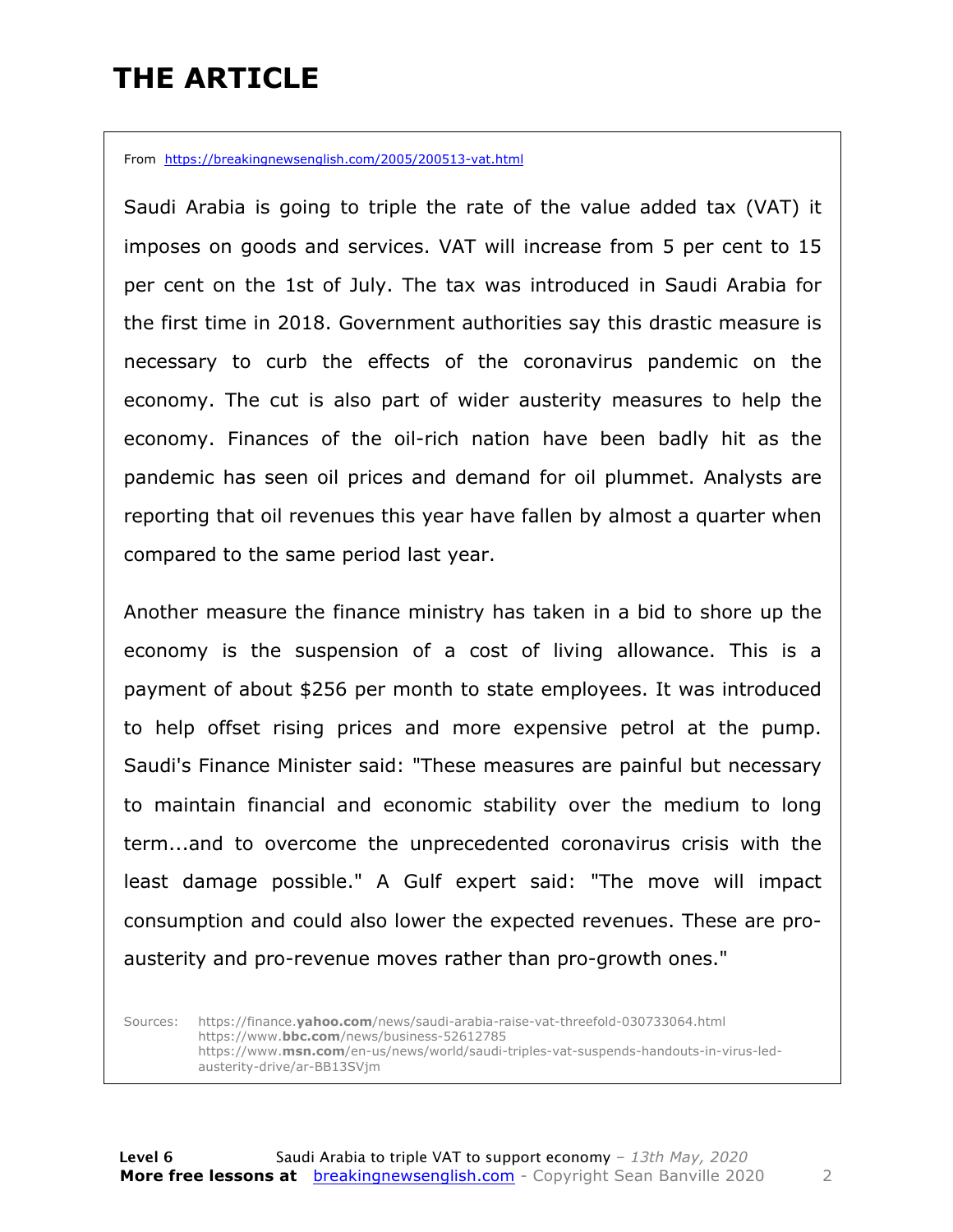**1. VALUE ADDED TAX:** Students walk around the class and talk to other students about VAT. Change partners often and share your findings.

**2. CHAT:** In pairs / groups, talk about these topics or words from the article. What will the article say about them? What can you say about these words and your life?

triple / tax / goods / services / authorities / drastic measure / pandemic / oil / demand finance ministry / economy / cost of living / rising prices / stability / expert / austerity

Have a chat about the topics you liked. Change topics and partners frequently.

**3. CORPORATIONS:** Students A **strongly** believe only corporations should pay tax and not individuals; Students B **strongly** believe the opposite. Change partners again and talk about your conversations.

**4. TAXABLE:** Should these things be taxed? Why (not)? Complete this table with your partner(s). Change partners often and share what you wrote.

|                | <b>Should They Be Taxed?</b> | Why? / Why Not? |
|----------------|------------------------------|-----------------|
| Salary         |                              |                 |
| Investments    |                              |                 |
| House sale     |                              |                 |
| Chocolate      |                              |                 |
| Company profit |                              |                 |
| Inheritance    |                              |                 |

**5. OIL:** Spend one minute writing down all of the different words you associate with the word "oil". Share your words with your partner(s) and talk about them. Together, put the words into different categories.

**6. TAX:** Rank these with your partner. Put the worst at the top. Change partners often and share your rankings.

- tax on income
- tax on petrol
- tax on books
- tax on luxury goods
- tax on company profits
- tax on inheritance
- tax on water
- tax on investments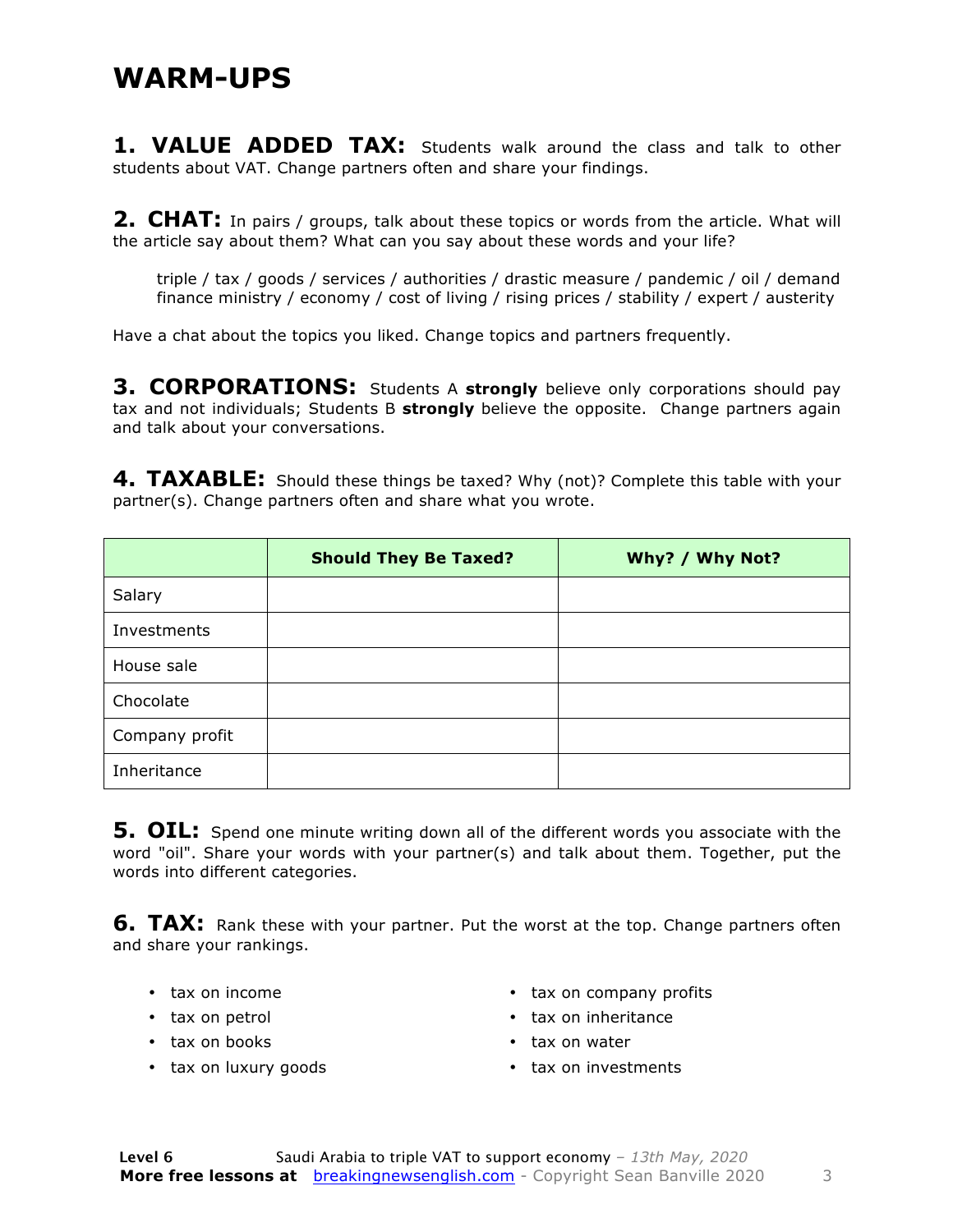### **VOCABULARY MATCHING**

#### **Paragraph 1**

| 1.  | rate          | a. | Decrease rapidly in value or amount.                                                                                                            |
|-----|---------------|----|-------------------------------------------------------------------------------------------------------------------------------------------------|
| 2.  | imposes       | b. | A fixed price paid or charged for something,<br>especially goods or services.                                                                   |
| 3.  | authorities   | c. | A plan or course of action taken to achieve a<br>particular purpose.                                                                            |
| 4.  | drastic       | d. | Forces something unwelcome or unfamiliar<br>to be accepted or put in place.                                                                     |
| 5.  | measure       | e. | Likely to have a strong or far-reaching<br>effect; radical and extreme.                                                                         |
| 6.  | austerity     | f. | The power or right to give orders, make<br>decisions, and enforce obedience.                                                                    |
| 7.  | plummet       | g. | Difficult economic conditions created<br>by<br>government measures to reduce a budget<br>deficit, especially by reducing public<br>expenditure. |
|     | Paragraph 2   |    |                                                                                                                                                 |
| 8.  | bid           | h. | An attempt or effort to achieve something.                                                                                                      |
| 9.  | shore up      | i. | An action that initiates or advances<br>- a<br>process or plan.                                                                                 |
| 10. | suspension    | j. | Support or hold up something that is in<br>danger of becoming worse.                                                                            |
| 11. | offset        | k. | The using up of a resource.                                                                                                                     |
| 12. | unprecedented | Ι. | The temporary prevention of something<br>from continuing or being in force or effect.                                                           |
| 13. | consumption   | m. | against something by<br>having<br>Act<br>an<br>opposing force or effect.                                                                        |
|     |               |    |                                                                                                                                                 |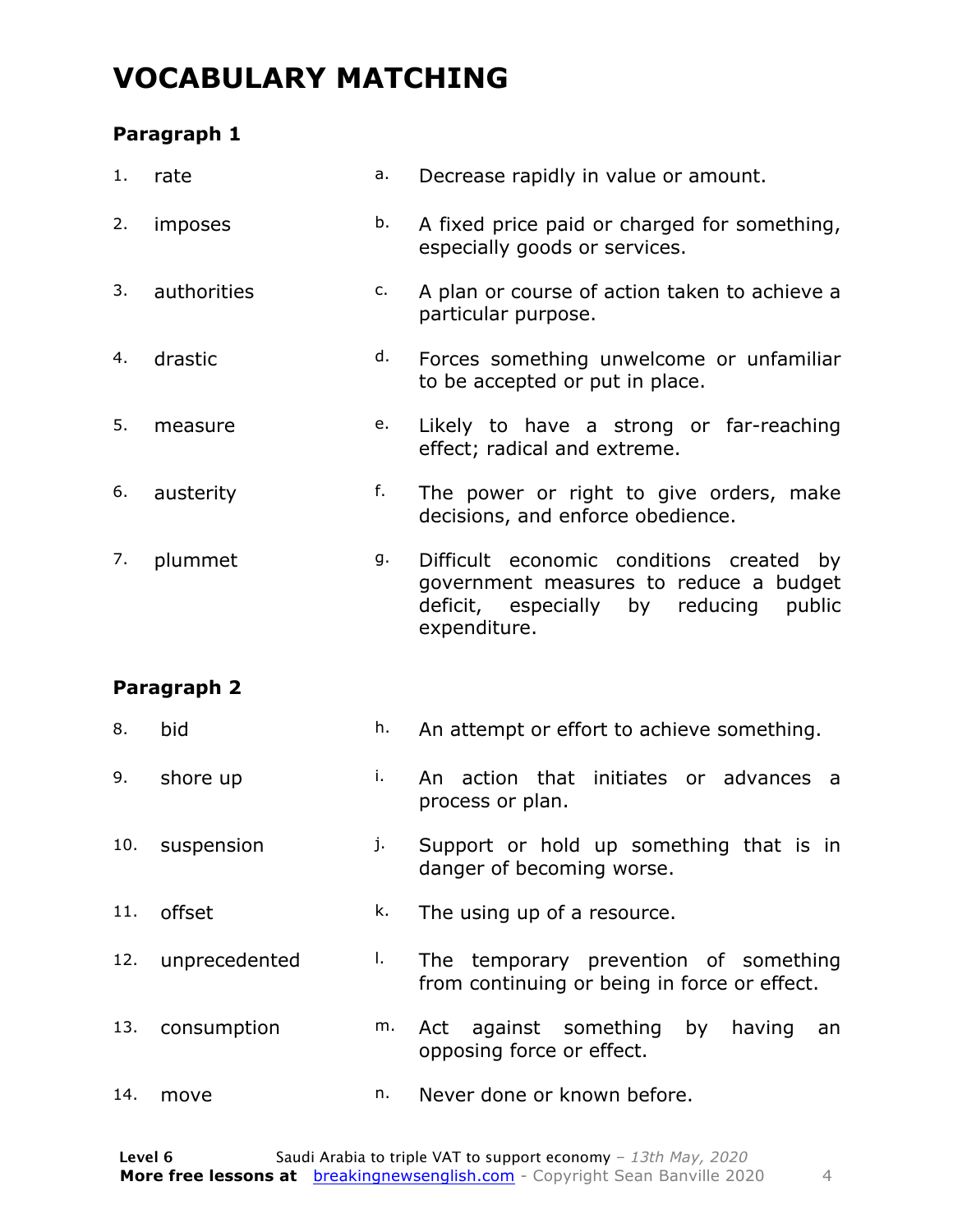### **BEFORE READING / LISTENING**

From https://breakingnewsenglish.com/2005/200513-vat.html

#### **1. TRUE / FALSE:** Read the headline. Guess if a-h below are true (T) or false (F).

- a. VAT in Saudi Arabia is set to increase three-fold. **T / F**
- b. The value added tax in Saudi Arabia will go up on June the 1st. **T / F**
- c. Saudi Arabia first introduced VAT in 2018. **T / F**
- d. Saudi Arabia's oil revenues have fallen by a half in the pandemic. **T / F**
- e. The Finance Ministry has abolished a cost of living allowance. **T / F**
- f. Saudi's Foreign Minister acknowledged the measures were painful. **T / F**
- g. The Foreign Minister said the measures were for the short-term. **T / F**
- h. An expert on the Gulf said the measures will raise revenues. **T / F**

#### **2. SYNONYM MATCH:**

Match the following synonyms. The words in **bold** are from the news article.

- **1. imposes**
- **2. introduced**
- **3. drastic**
- **4. measures**
- **5. plummet**
- **6. bid**
- **7. offset**
- **8. unprecedented**
- **9. impact**
- **10. revenue**
- a. attempt
- b. actions
- c. income
- d. extreme
- e. affect
- f. applies
- g. unheard of
- h. nosedive
- i. established
- j. counterbalance

#### **3. PHRASE MATCH:** (Sometimes more than one choice is possible.)

- 1. the value added tax (VAT) it imposes
- 2. this drastic measure is necessary
- 3. The cut is also part of wider
- 4. Analysts are reporting that oil revenues
- 5. when compared to the same
- 6. Another measure the finance
- 7. in a bid to shore
- 8. It was introduced to help offset
- 9. over the medium
- 10. These are pro-austerity and
- a. austerity measures
- b. pro-revenue moves
- c. period last year
- d. ministry has taken
- e. up the economy
- f. on goods and services
- g. to long term
- h. this year have fallen
- i. rising prices
- j. to curb the effects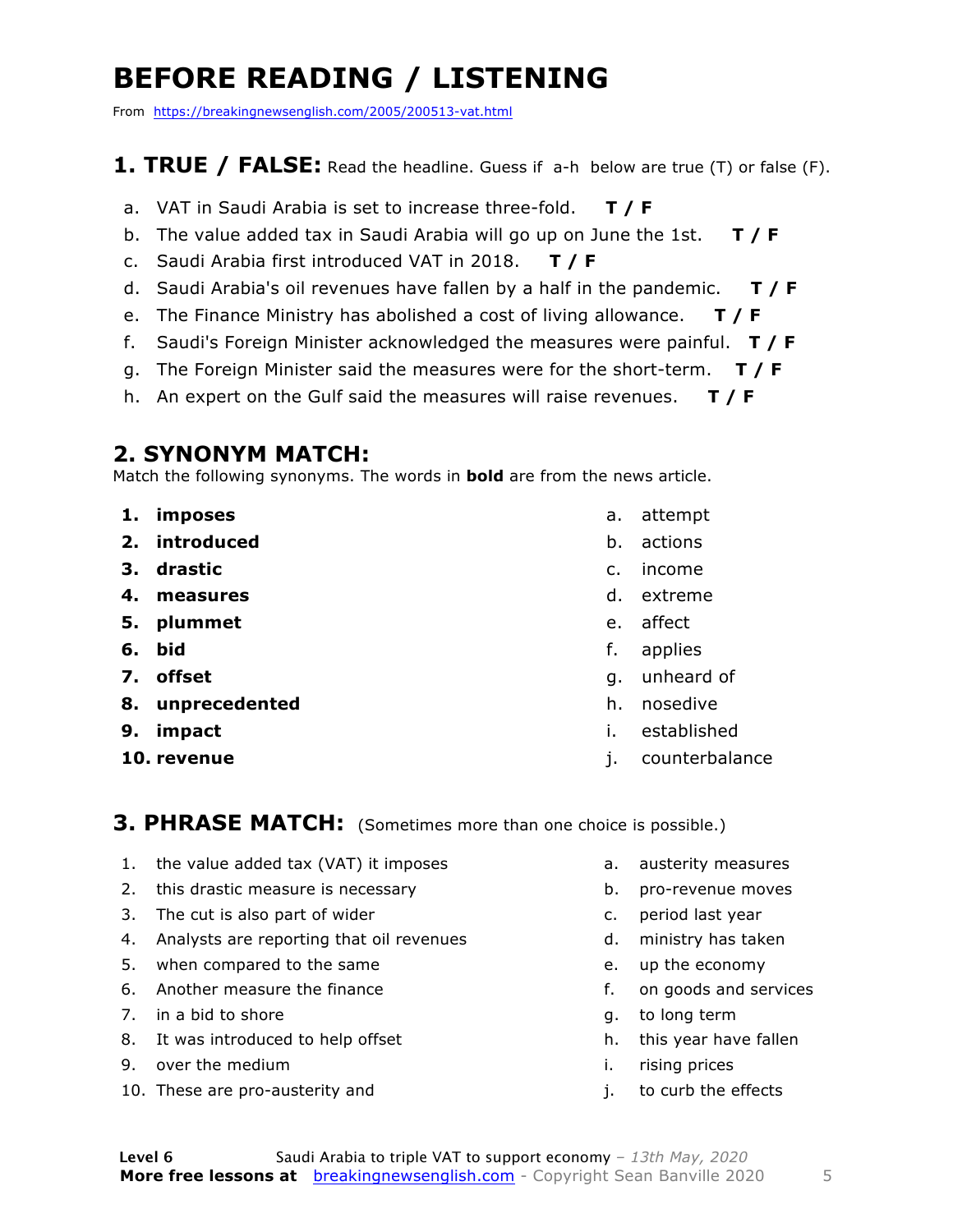### **GAP FILL**

From https://breakingnewsenglish.com/2005/200513-vat.html

Saudi Arabia is going to (1) \_\_\_\_\_\_\_\_\_\_\_ the rate of the value added tax (VAT) it  $(2)$  \_\_\_\_\_\_\_\_\_\_\_\_\_\_ on goods and services. VAT will increase from 5 per cent to 15 per cent on the 1st of July. The tax was introduced in Saudi Arabia for the first time in 2018. Government authorities say this (3) \_\_\_\_\_\_\_\_\_\_\_ measure is necessary to (4) \_\_\_\_\_\_\_\_\_\_ the effects of the coronavirus pandemic on the economy. The cut is also part of wider (5) \_\_\_\_\_\_\_\_\_\_\_\_ measures to help the economy. Finances of the oil-rich nation have been badly (6) \_\_\_\_\_\_\_\_\_\_\_\_ as the pandemic has seen oil prices and demand for oil (7) \_\_\_\_\_\_\_\_\_\_\_\_\_\_\_. Analysts are reporting that oil revenues this year have fallen by almost a quarter when  $(8)$  \_\_\_\_\_\_\_\_\_\_\_\_\_\_\_\_\_ to the same period last year. *drastic austerity plummet imposes curb compared triple hit*

Another measure the finance ministry has taken in a  $(9)$  \_\_\_\_\_\_\_\_\_\_\_\_\_\_ to shore up the economy is the (10) \_\_\_\_\_\_\_\_\_\_\_\_ of a cost of living allowance. This is a payment of about \$256 per month to state employees. It was  $introduced to help (11)$   $relting prices and more$ expensive petrol at the pump. Saudi's Finance Minister said: "These measures are painful but necessary to (12) \_\_\_\_\_\_\_\_\_\_\_\_ financial and economic stability over the medium to long term...and to overcome the (13) \_\_\_\_\_\_\_\_\_\_\_\_ coronavirus crisis with the least damage possible." A Gulf (14) \_\_\_\_\_\_\_\_\_\_\_\_ said: "The move will impact consumption and could also lower the (15) \_\_\_\_\_\_\_\_\_\_\_\_ revenues. These are pro-austerity and pro-revenue (16) \_\_\_\_\_\_\_\_\_\_\_\_\_ rather than pro-growth ones." *unprecedented suspension maintain moves bid expected offset expert*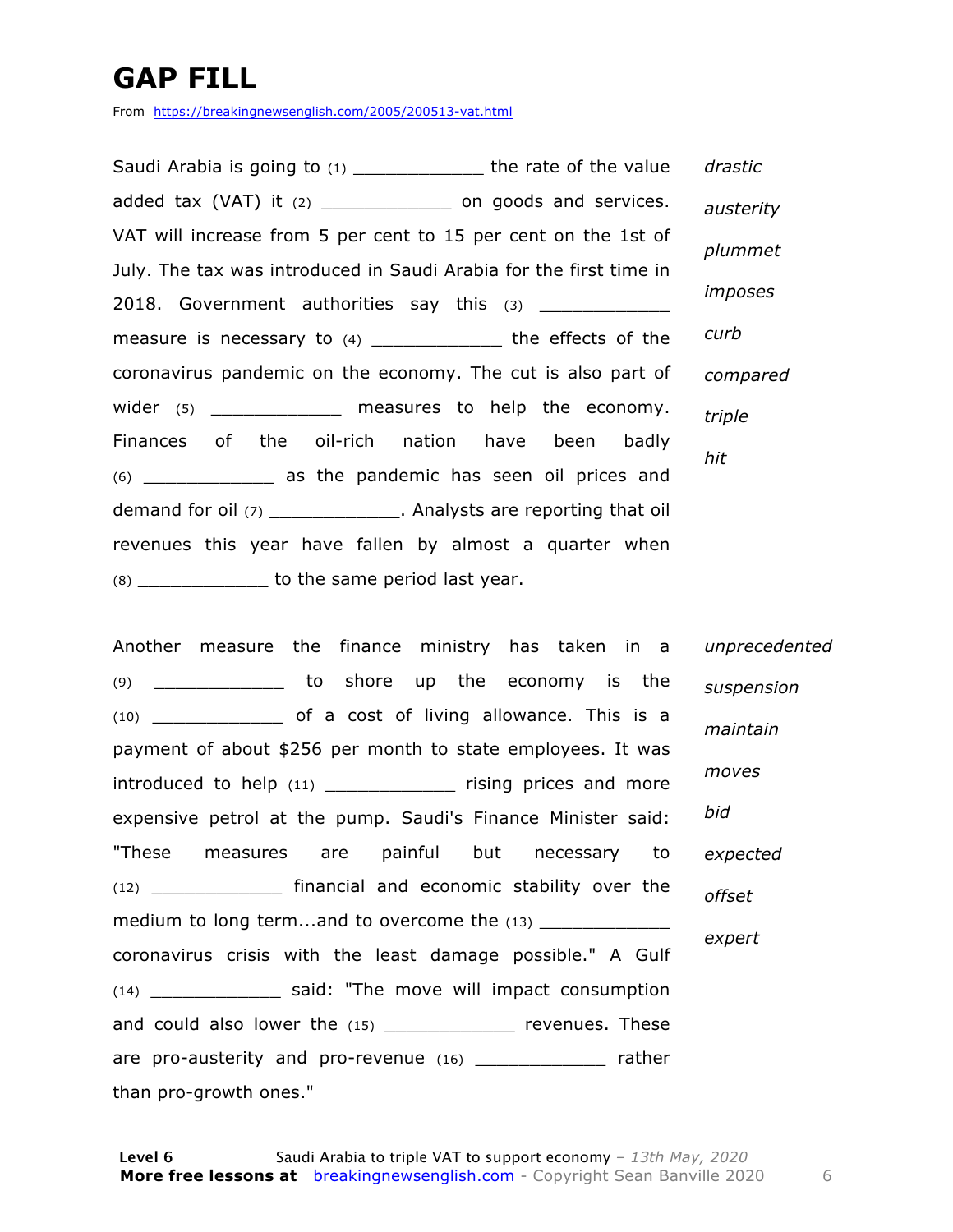#### **LISTENING – Guess the answers. Listen to check.**

From https://breakingnewsenglish.com/2005/200513-vat.html

| 1) Saudi Arabia is going to triple the rate of the value added tax (VAT) it ______                  |
|-----------------------------------------------------------------------------------------------------|
| a. imposters on goods                                                                               |
| b. composters on goods<br>c. in poses on goods                                                      |
| d. imposes on goods                                                                                 |
| 2) Government authorities say this                                                                  |
| a. drastically measure                                                                              |
| b. caustic measure<br>c. grass stick measure                                                        |
| d. drastic measure                                                                                  |
| 3) The cut is also part of wider _______                                                            |
| a. austerity measures<br>b. austere rated measures                                                  |
| c. awe sterility measures                                                                           |
| d. or sterility measures                                                                            |
| 4) badly hit as the pandemic has seen oil prices and demand ________                                |
| a. foil plummet<br>b. four oil plummet                                                              |
| c. fore oil plummet                                                                                 |
| d. for oil plummet                                                                                  |
| 5) fallen by almost a quarter when compared to the same _______                                     |
| a. periodical last year<br>b. period last year                                                      |
| c. periodically last year                                                                           |
| d. peer read last year                                                                              |
| 6) Another measure the finance ministry has taken in a bid to _______ economy<br>a. shorten up the  |
| b. sure up the                                                                                      |
| c. shore up the                                                                                     |
| d. shorn up the                                                                                     |
| 7) This is a payment of about \$256 per month ______<br>a. to slate employees                       |
| b. to staid employees                                                                               |
| c. to state employees                                                                               |
| d. to stave employees<br>8) introduced to help offset rising prices and more expensive petrol _____ |
| a. at the pump                                                                                      |
| b. at the pimp                                                                                      |
| c. at the primp<br>d. at the bump                                                                   |
| 9) A Gulf expert said: "The move will ______"                                                       |
| a. impact resumption                                                                                |
| b. impact consumption                                                                               |
| c. respect consumption<br>d. impact assumption                                                      |
| 10) These are pro-austerity and pro-revenue moves rather than _______                               |
| a. pro-roach ones                                                                                   |
| b. progress ones<br>c. pro-grown ones                                                               |
| d. pro-growth ones                                                                                  |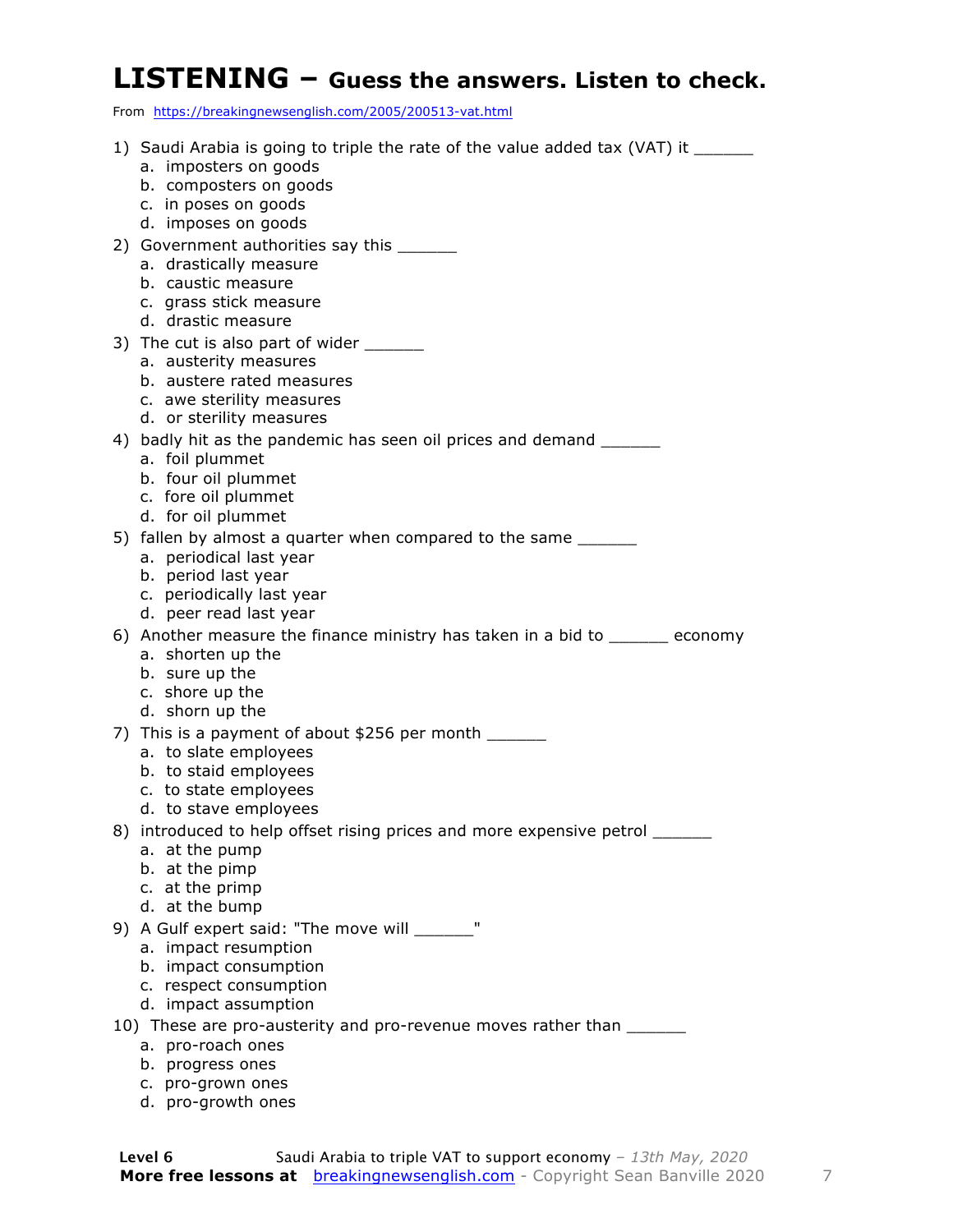#### **LISTENING – Listen and fill in the gaps**

From https://breakingnewsenglish.com/2005/200513-vat.html

Saudi Arabia is going to (1) \_\_\_\_\_\_\_\_\_\_\_\_\_\_\_\_\_\_\_ of the value added tax (VAT) it imposes on goods and services. VAT will increase from 5 per cent to 15 per cent on the 1st of July. The  $(2)$  \_\_\_\_\_\_\_\_\_\_\_\_\_\_\_\_\_\_\_\_\_\_\_ in Saudi Arabia for the first time in 2018. Government authorities say (3) \_\_\_\_\_\_\_\_\_\_\_\_\_\_\_\_\_\_\_ is necessary to curb the effects of the coronavirus pandemic on the economy. The cut is also part (4) \_\_\_\_\_\_\_\_\_\_\_\_\_\_\_\_\_\_\_ measures to help the economy. Finances of the oil-rich nation have been badly hit as the pandemic has seen oil prices and demand (5) \_\_\_\_\_\_\_\_\_\_\_\_\_\_\_\_\_\_\_\_\_\_\_\_. Analysts are reporting that oil revenues this year have fallen by almost a quarter when compared to the (6) \_\_\_\_\_\_\_\_\_\_\_\_\_\_\_\_\_\_\_ year.

Another measure the finance ministry has taken in a (7) \_\_\_\_\_\_\_\_\_\_\_\_\_\_\_\_\_\_\_ up the economy is the suspension of a cost (8) \_\_\_\_\_\_\_\_\_\_\_\_\_\_\_\_\_\_\_. This is a payment of about \$256 per month to state employees. It was introduced to (9) \_\_\_\_\_\_\_\_\_\_\_\_\_\_\_\_\_\_\_\_\_\_\_\_ prices and more expensive petrol at the pump. Saudi's Finance Minister said: "These measures are painful but necessary to maintain financial and economic (10) \_\_\_\_\_\_\_\_\_\_\_\_\_\_\_\_\_\_\_ medium to long term...and to overcome the unprecedented coronavirus crisis with the least damage possible." A Gulf expert said: "The move (11) \_\_\_\_\_\_\_\_\_\_\_\_\_\_\_\_\_\_\_\_\_\_\_\_\_ and could also lower the expected revenues. These are pro-austerity and pro-revenue moves rather (12) \_\_\_\_\_\_\_\_\_\_\_\_\_\_\_\_\_\_\_."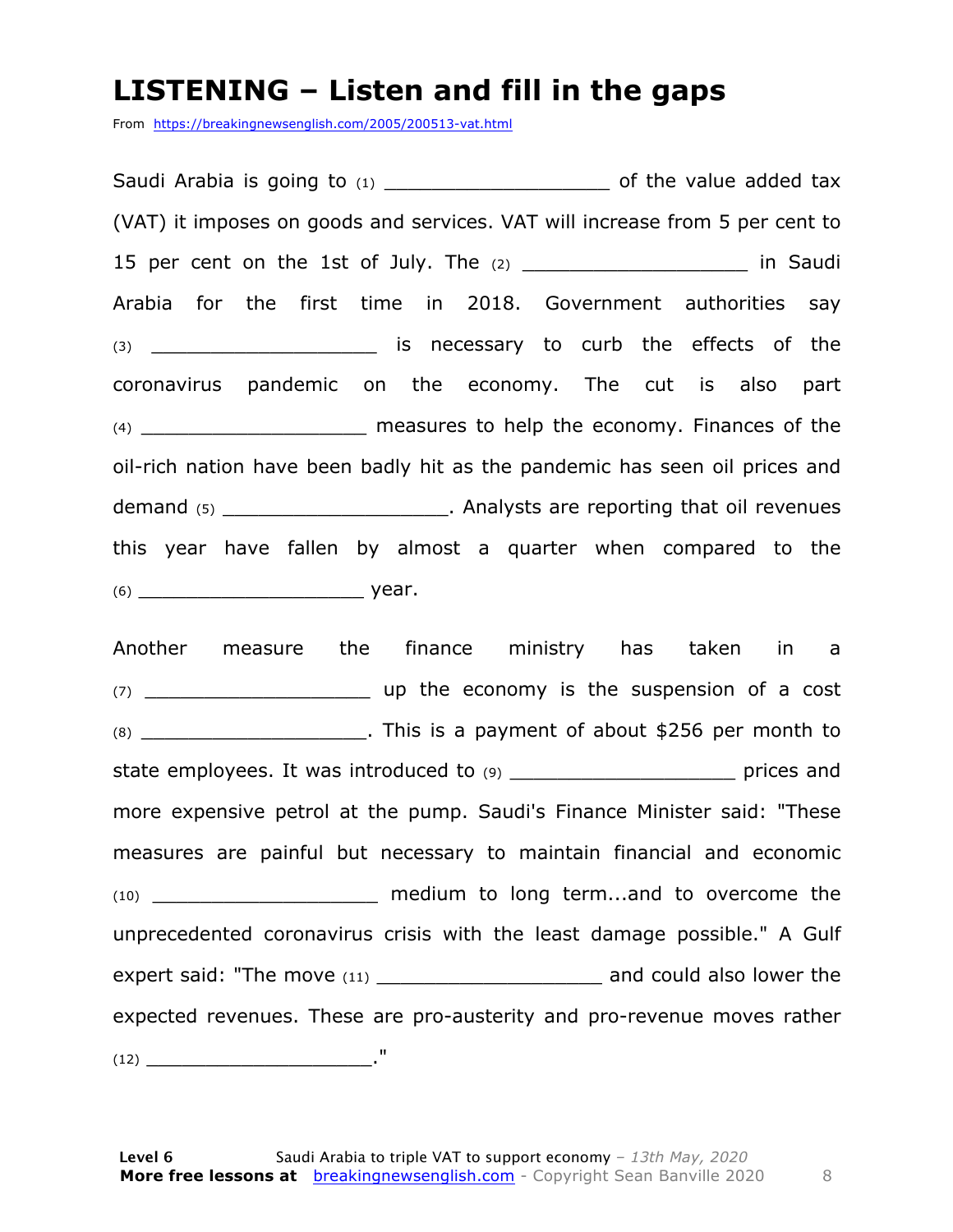### **COMPREHENSION QUESTIONS**

From https://breakingnewsenglish.com/2005/200513-vat.html

- 1. By how many times will Saudi Arabia's value added tax increase?
- 2. When was value added tax introduced in Saudi Arabia?
- 3. What did the government say the tax was necessary to curb?
- 4. How have Saudi Arabia's finances been hit by the coronavirus pandemic?
- 5. By how much have oil revenues fallen since last year?
- 6. How much is Saudi Arabia's cost of living allowance?
- 7. What was the cost of living allowance introduced to offset?
- 8. Over what timeframe does Saudi want to maintain financial security?
- 9. Who said consumption would be impacted by the move?
- 10. What did an expert say the moves would not promote?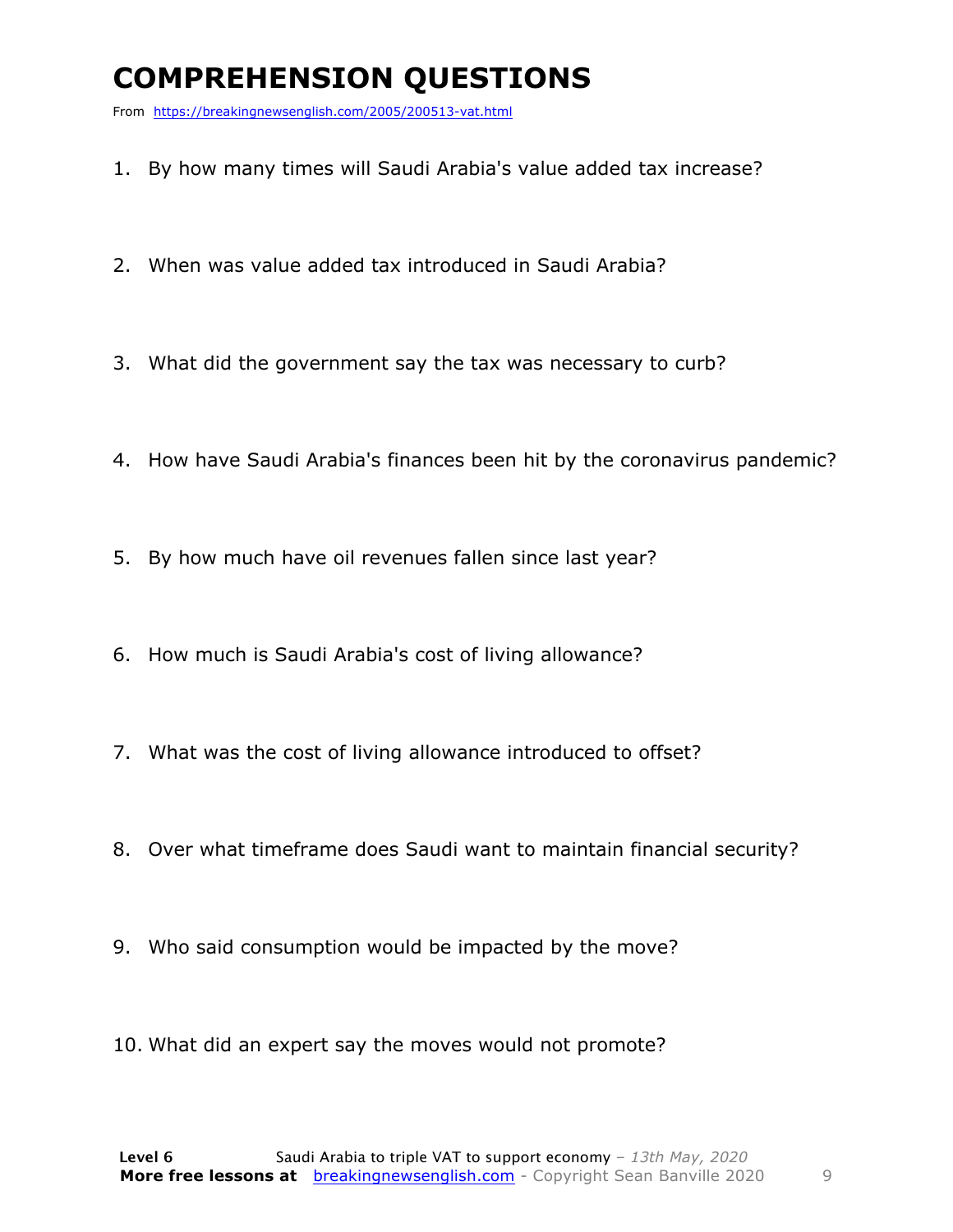## **MULTIPLE CHOICE - QUIZ**

From https://breakingnewsenglish.com/2005/200513-vat.html

#### 1) By how many times will Saudi

Arabia's value added tax increase?

- a) two
- b) three
- c) four
- d) five

2) When was value added tax introduced in Saudi Arabia?

- a) 2016
- b) 2012
- c) 2017
- d) 2018

3) What did the government say the tax was necessary to curb?

- a) a fall in demand
- b) rising oil prices
- c) the effects of the coronavirus pandemic
- d) inflation

4) How have Saudi Arabia's finances been hit by the coronavirus

- pandemic?
- a) badly
- b) slightly
- c) not at all
- d) catastrophically

5) By how much have oil revenues fallen since last year?

- a) almost a half
- b) almost a quarter
- c) about a third
- d) less than 10%

6) How much is Saudi Arabia's cost of living allowance?

- a) about \$256 per month
- b) over \$256 per month
- c) exactly \$256 per month
- d) just under \$256 per month

7) What was the cost of living allowance introduced to offset?

- a) more expensive food
- b) inflation and higher tax

c) rising prices and more expensive petrol

- d) globalisation
- 8) Over what timeframe does Saudi
- want to maintain financial security?
- a) the medium to long term
- b) a few months
- c) the rest of this year
- d) the short term

9) Who said consumption would be impacted by the move?

- a) a shopper
- b) the prime minister
- c) a tax expert
- d) a Gulf expert

10) What did an expert say the moves would not promote?

- a) discounts
- b) harmony
- c) growth
- d) shopping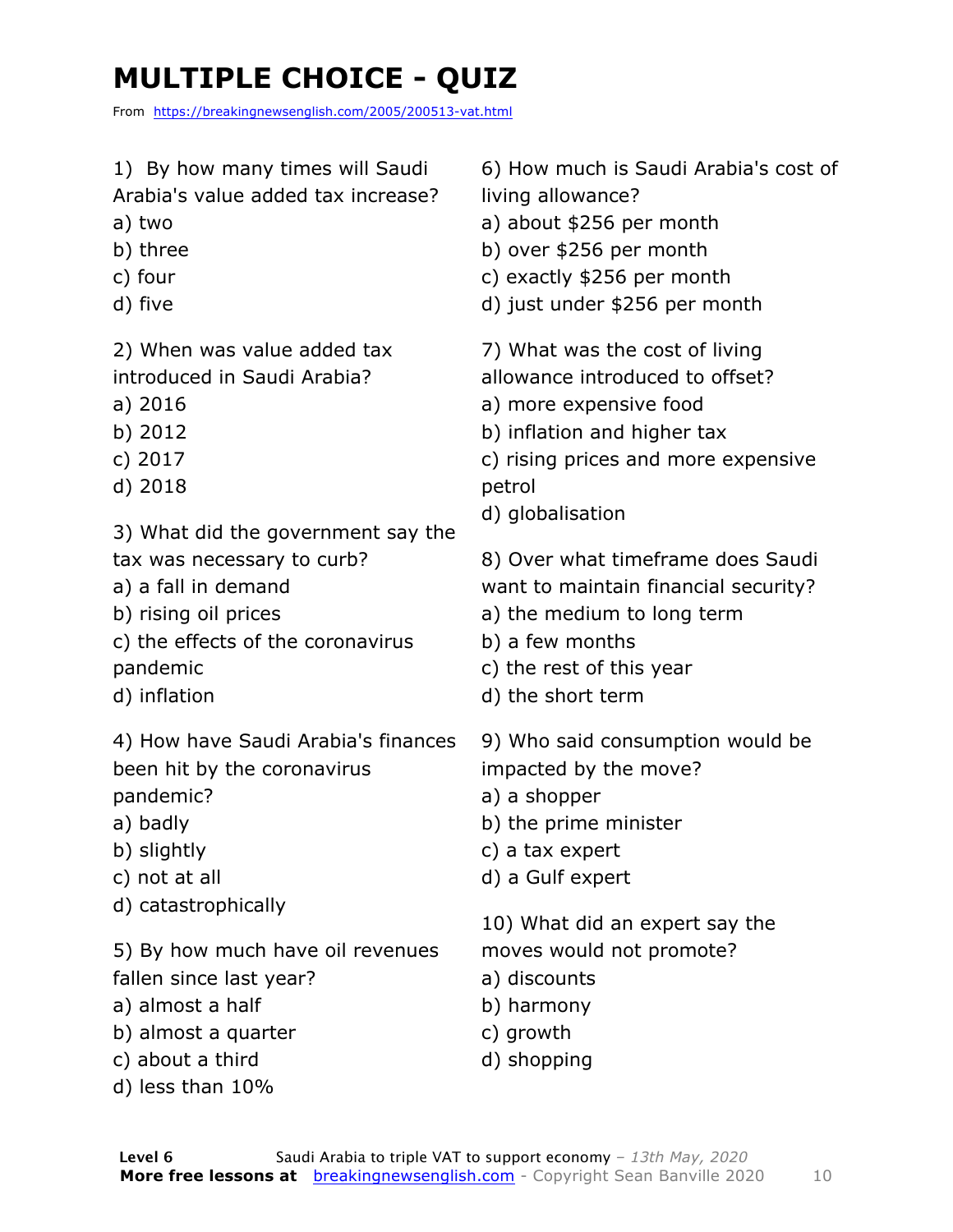### **ROLE PLAY**

From https://breakingnewsenglish.com/2005/200513-vat.html

#### **Role A – Income Tax**

You think income tax is the worst tax. Tell the others three reasons why. Tell them why their tax isn't so bad. Also, tell the others which is the most important of these (and why): corporation tax, sales tax or inheritance tax.

#### **Role B – Corporation Tax**

You think corporation tax is the worst tax. Tell the others three reasons why. Tell them why their tax isn't so bad. Also, tell the others which is the most important of these (and why): income tax, sales tax or inheritance tax.

#### **Role C – Sales Tax (VAT)**

You think sales tax is the worst tax. Tell the others three reasons why. Tell them why their tax isn't so bad. Also, tell the others which is the most important of these (and why): corporation tax, income tax or inheritance tax.

#### **Role D – Inheritance Tax**

You think inheritance tax is the worst tax. Tell the others three reasons why. Tell them why their tax isn't so bad. Also, tell the others which is the most important of these (and why): corporation tax, sales tax or income tax.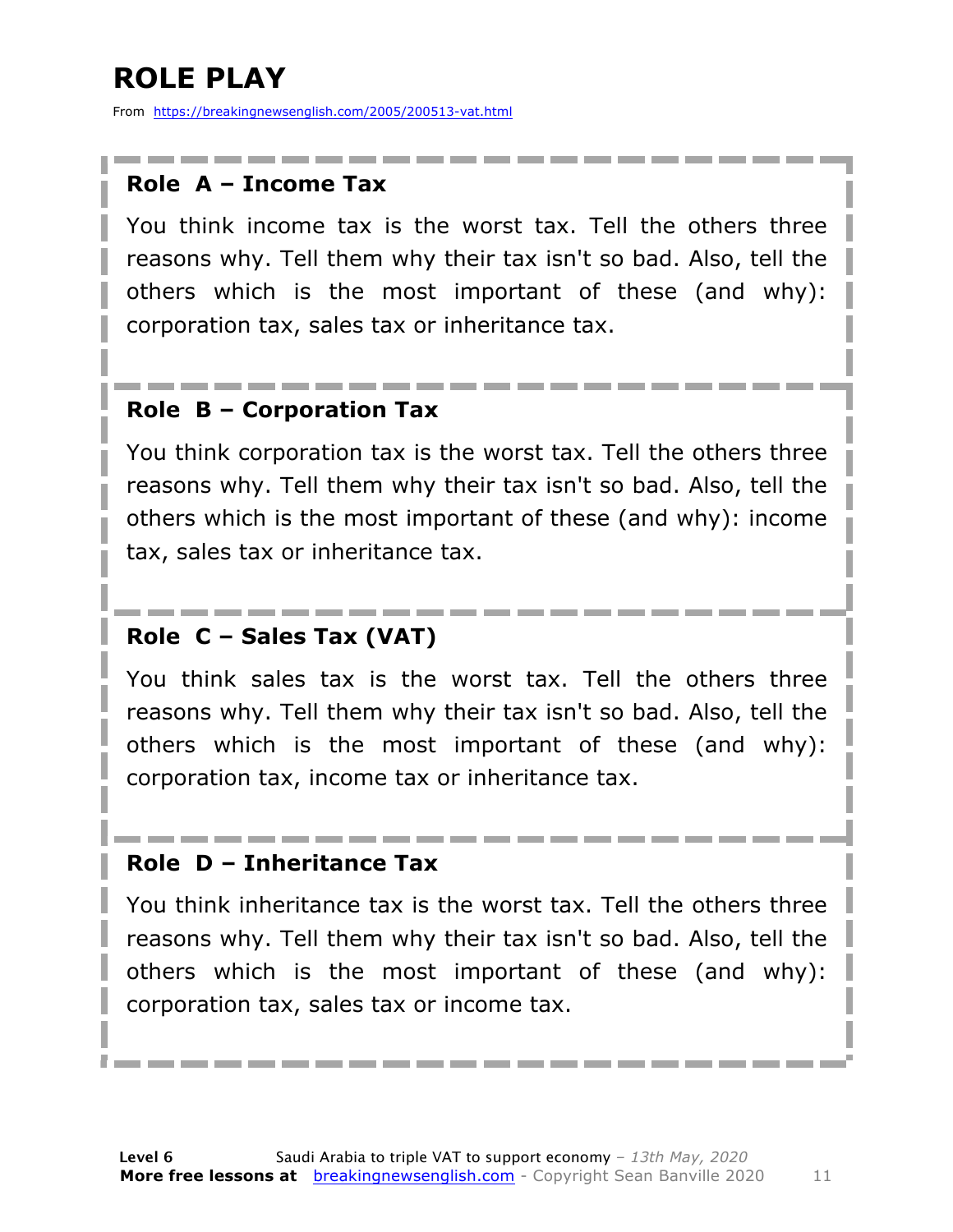## **AFTER READING / LISTENING**

From https://breakingnewsenglish.com/2005/200513-vat.html

**1. WORD SEARCH:** Look in your dictionary / computer to find collocates, other meanings, information, synonyms … for the words 'tax' and 'economy'.

| tax | economy |
|-----|---------|
|     |         |
|     |         |
|     |         |

- Share your findings with your partners.
- Make questions using the words you found.
- Ask your partner / group your questions.

2. **ARTICLE OUESTIONS:** Look back at the article and write down some questions you would like to ask the class about the text.

- Share your questions with other classmates / groups.
- Ask your partner / group your questions.

**3. GAP FILL:** In pairs / groups, compare your answers to this exercise. Check your answers. Talk about the words from the activity. Were they new, interesting, worth learning…?

**4. VOCABULARY:** Circle any words you do not understand. In groups, pool unknown words and use dictionaries to find their meanings.

**5. TEST EACH OTHER:** Look at the words below. With your partner, try to recall how they were used in the text:

| $\cdot$ goods<br>$\cdot$ 2018 | $\bullet$ bid<br>$\cdot$ state |
|-------------------------------|--------------------------------|
| • necessary                   | • painful                      |
| $\cdot$ cut                   | • least                        |
| • badly                       | • lower                        |
| • period                      | moves<br>$\bullet$             |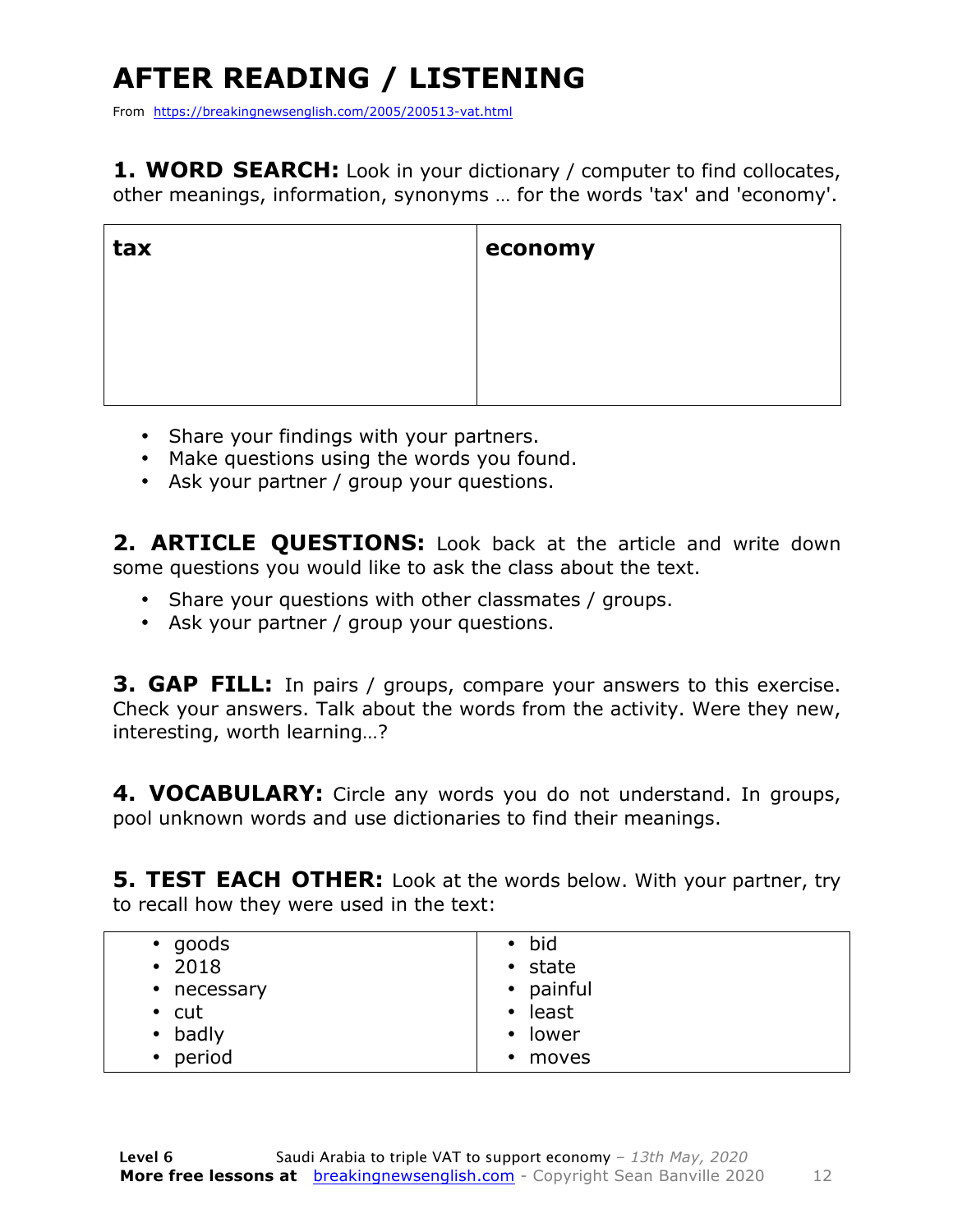### **TAX SURVEY**

From https://breakingnewsenglish.com/2005/200513-vat.html

Write five GOOD questions about tax in the table. Do this in pairs. Each student must write the questions on his / her own paper.

When you have finished, interview other students. Write down their answers.

|      | STUDENT 1 | STUDENT 2 | STUDENT 3 |
|------|-----------|-----------|-----------|
| Q.1. |           |           |           |
| Q.2. |           |           |           |
| Q.3. |           |           |           |
| Q.4. |           |           |           |
| Q.5. |           |           |           |

- Now return to your original partner and share and talk about what you found out. Change partners often.
- Make mini-presentations to other groups on your findings.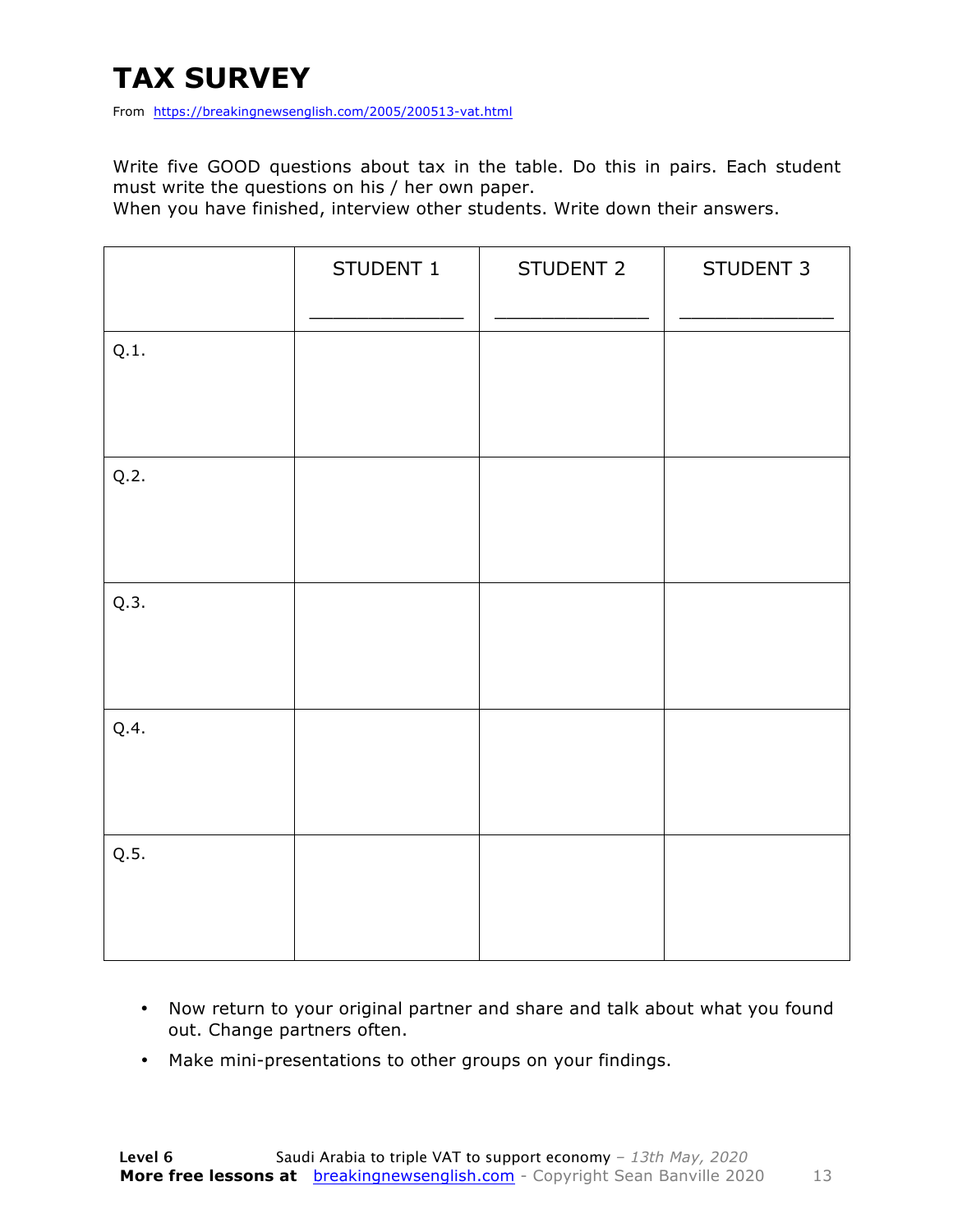### **TAX DISCUSSION**

STUDENT A's QUESTIONS (Do not show these to student B)

- 1. What did you think when you read the headline?
- 2. What images are in your mind when you hear the word 'tax'?
- 3. What do you think of VAT?
- 4. What do governments do with the VAT they collect?
- 5. What do you think of tax?
- 6. What is the worst tax?
- 7. How would a tripling of VAT affect your life?
- 8. Have there been austerity measures in your country?
- 9. Are plummeting oil prices a good or bad thing?
- 10. Should only companies pay tax?

*Saudi Arabia to triple VAT to support economy – 13th May, 2020* Thousands more free lessons at breakingnewsenglish.com

-----------------------------------------------------------------------------

#### **TAX DISCUSSION**

STUDENT B's QUESTIONS (Do not show these to student A)

- 11. Did you like reading this article? Why/not?
- 12. What do you think of when you hear the word 'economy'?
- 13. What do you think about what you read?
- 14. How is your country's economy doing?
- 15. Should state employees have preferential tax treatment?
- 16. What painful things have happened to your finances?
- 17. What damage has the pandemic done to your country's economy?
- 18. What can governments do to encourage economic growth?
- 19. Who should pay the most tax?
- 20. What questions would you like to ask a tax expert?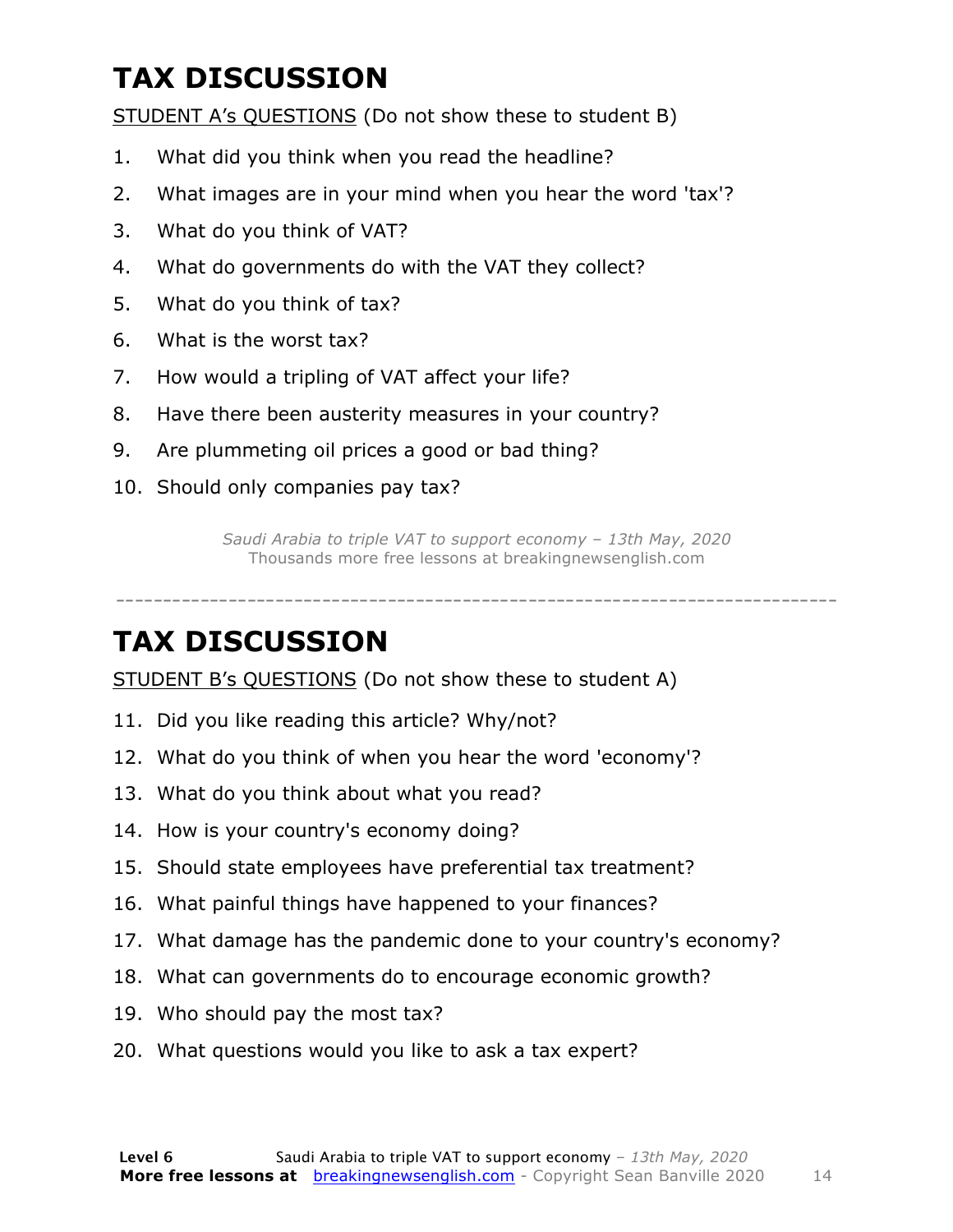### **DISCUSSION (Write your own questions)**

STUDENT A's QUESTIONS (Do not show these to student B)

| 1. |                                          |
|----|------------------------------------------|
|    |                                          |
| 2. |                                          |
|    |                                          |
| 3. |                                          |
|    |                                          |
| 4. |                                          |
|    |                                          |
| 5. |                                          |
|    |                                          |
| 6. |                                          |
|    | Copyright © breakingnewsenglish.com 2020 |

### **DISCUSSION (Write your own questions)**

STUDENT B's QUESTIONS (Do not show these to student A)

| 1. |                                                                                                                         |  |  |
|----|-------------------------------------------------------------------------------------------------------------------------|--|--|
|    |                                                                                                                         |  |  |
| 2. | <u> 1980 - Antonio Alemania, prima prestava postala de la provincia de la provincia de la provincia de la provincia</u> |  |  |
|    |                                                                                                                         |  |  |
| 3. | <u> 1980 - Andrea Andrew Maria (h. 1980).</u>                                                                           |  |  |
|    |                                                                                                                         |  |  |
| 4. | <u> 1980 - Andrea Brand, amerikansk politik (</u>                                                                       |  |  |
|    |                                                                                                                         |  |  |
| 5. |                                                                                                                         |  |  |
|    |                                                                                                                         |  |  |
| 6. |                                                                                                                         |  |  |

15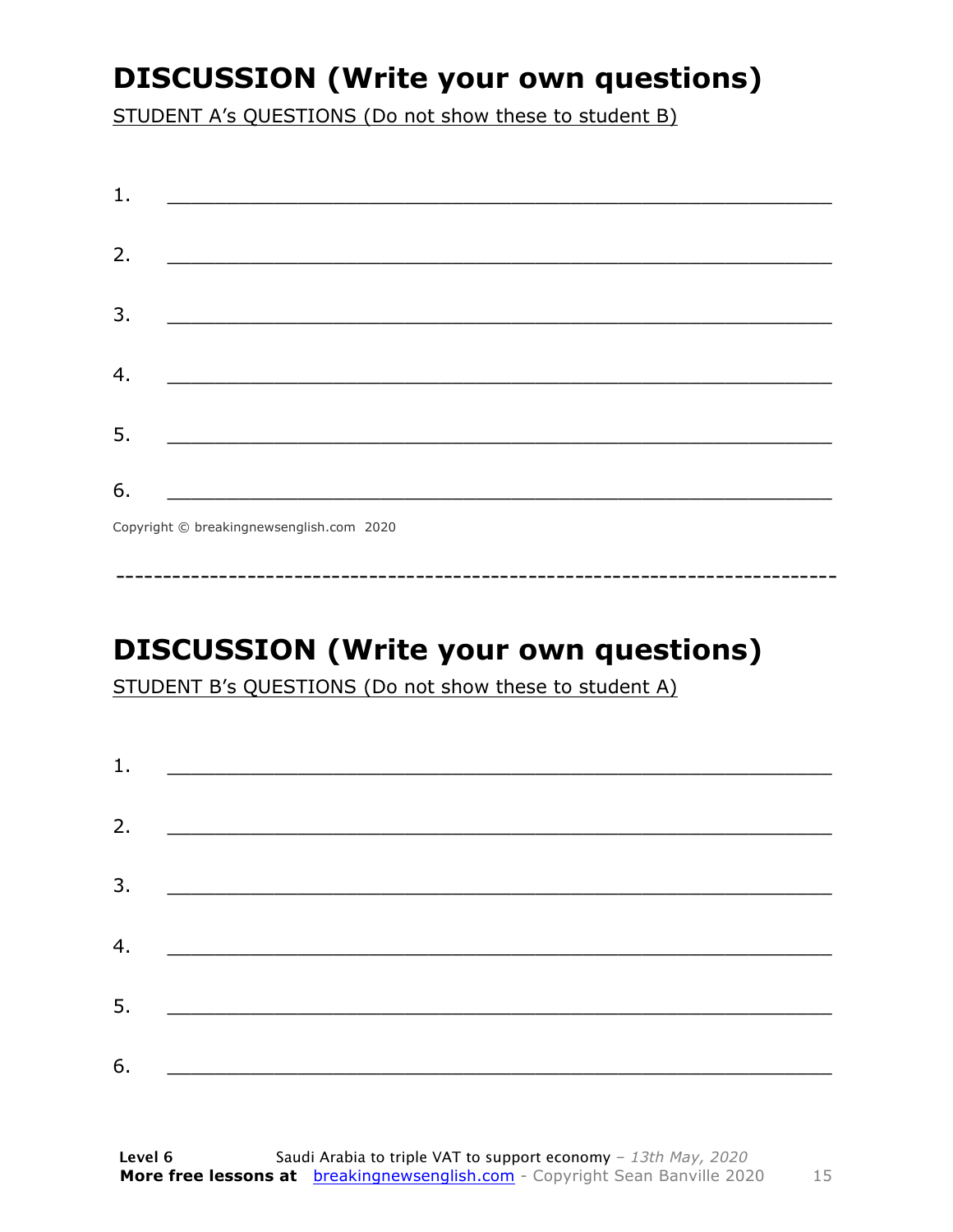### **LANGUAGE - CLOZE**

From https://breakingnewsenglish.com/2005/200513-vat.html

Saudi Arabia is going to triple the  $(1)$  of the value added tax (VAT) it imposes on goods and services. VAT will increase from 5 per cent to 15 per cent on the 1st of July. The tax was (2) \_\_\_\_ in Saudi Arabia for the first time in 2018. Government authorities say this drastic measure is necessary to (3) The effects of the coronavirus pandemic  $(4)$  \_\_\_\_\_ the economy. The cut is also part of wider austerity measures to help the economy. Finances of the oil-rich nation have been badly hit as the pandemic has (5) and prices and demand for oil plummet. Analysts are reporting that oil revenues this year have fallen by almost a quarter when (6) to the same period last year.

Another measure the finance ministry has taken in a  $(7)$  \_\_\_\_ to shore up the economy is the suspension of a cost of living allowance. This is a payment of about \$256 per month to (8) employees. It was introduced to help offset rising prices and more expensive petrol at the pump. Saudi's Finance Minister said: "These measures are painful but necessary (9) \_\_\_\_ maintain financial and economic stability over the medium to long term...and to overcome the unprecedented coronavirus crisis with the least damage possible." A Gulf (10) \_\_\_\_ said: "The move will impact consumption and could also lower the (11) \_\_\_\_ revenues. These are pro-austerity and pro-revenue moves rather than pro-growth (12)  $\blacksquare$ 

#### **Put the correct words from the table below in the above article.**

| 1.  | (a) | numeral  | (b) | chart      | (c) | slice    | (d) | rate       |
|-----|-----|----------|-----|------------|-----|----------|-----|------------|
| 2.  | (a) | infused  | (b) | acquainted | (c) | greeted  | (d) | introduced |
| 3.  | (a) | curve    | (b) | curb       | (c) | kerb     | (d) | cube       |
| 4.  | (a) | at       | (b) | as         | (c) | on       | (d) | via        |
| 5.  | (a) | seen     | (b) | vision     | (c) | peered   | (d) | squinted   |
| 6.  | (a) | compared | (b) | pared      | (c) | composed | (d) | composted  |
| 7.  | (a) | rid      | (b) | mid        | (c) | lid      | (d) | bid        |
| 8.  | (a) | state    | (b) | tell       | (c) | say      | (d) | proclaim   |
| 9.  | (a) | for      | (b) | to         | (c) | of       | (d) | by         |
| 10. | (a) | expert   | (b) | expat      | (c) | expected | (d) | extant     |
| 11. | (a) | expert   | (b) | expat      | (c) | expected | (d) | extant     |
| 12. | (a) | once     | (b) | ones       | (c) | once     | (d) | one's      |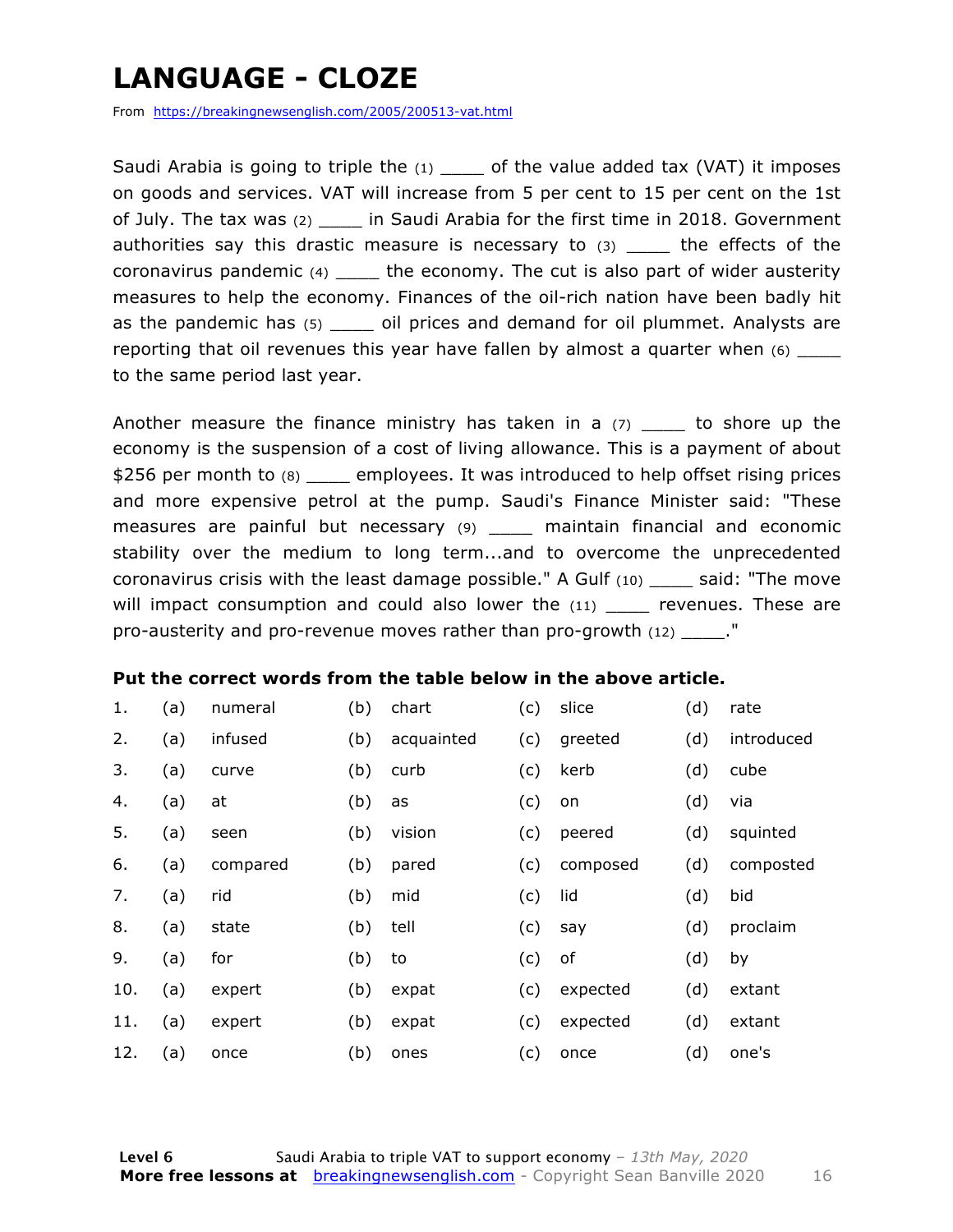### **SPELLING**

From https://breakingnewsenglish.com/2005/200513-vat.html

#### **Paragraph 1**

- 1. tax it sispemo on goods and services
- 2. Government tuhiartseio
- 3. raticsd measure
- 4. wider tiesratuy measures
- 5. demand for oil elptmmu
- 6. oil svrnueee

#### **Paragraph 2**

- 7. Another measure the finance tnyiirms has taken
- 8. a cost of living **lcolwnaea**
- 9. financial and economic sbtilayti
- 10. the ecenrepddteun coronavirus crisis
- 11. The move will impact tconomusnip
- 12. could also lower the tepcdeex ...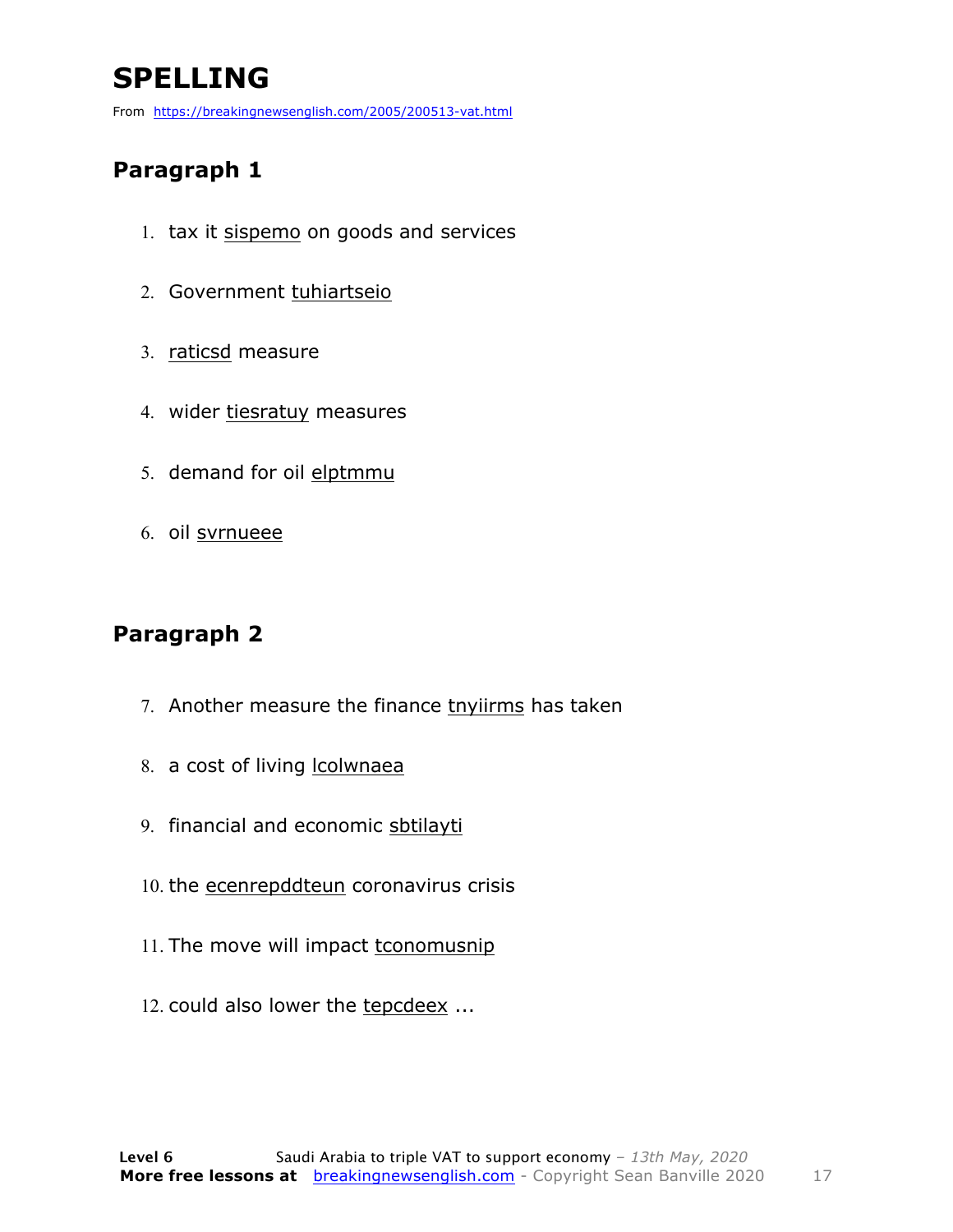### **PUT THE TEXT BACK TOGETHER**

From https://breakingnewsenglish.com/2005/200513-vat.html

#### **Number these lines in the correct order.**

- ( ) services. VAT will increase from 5 per cent to 15 per cent on the 1st of July. The tax was introduced
- ( ) Minister said: "These measures are painful but necessary to maintain financial and economic stability over the medium
- ( ) of a cost of living allowance. This is a payment of about \$256 per month to state employees. It was
- ( ) revenues this year have fallen by almost a quarter when compared to the same period last year.
- ( ) in Saudi Arabia for the first time in 2018. Government authorities say this drastic measure is necessary to
- ( ) possible." A Gulf expert said: "The move will impact consumption and could also lower
- ( ) to long term...and to overcome the unprecedented coronavirus crisis with the least damage
- ( ) curb the effects of the coronavirus pandemic on the economy. The cut is also part of wider
- ( ) Another measure the finance ministry has taken in a bid to shore up the economy is the suspension
- ( ) the expected revenues. These are pro-austerity and pro-revenue moves rather than pro-growth ones."
- ( *1* ) Saudi Arabia is going to triple the rate of the value added tax (VAT) it imposes on goods and
- ( ) hit as the pandemic has seen oil prices and demand for oil plummet. Analysts are reporting that oil
- ( ) introduced to help offset rising prices and more expensive petrol at the pump. Saudi's Finance
- ( ) austerity measures to help the economy. Finances of the oil-rich nation have been badly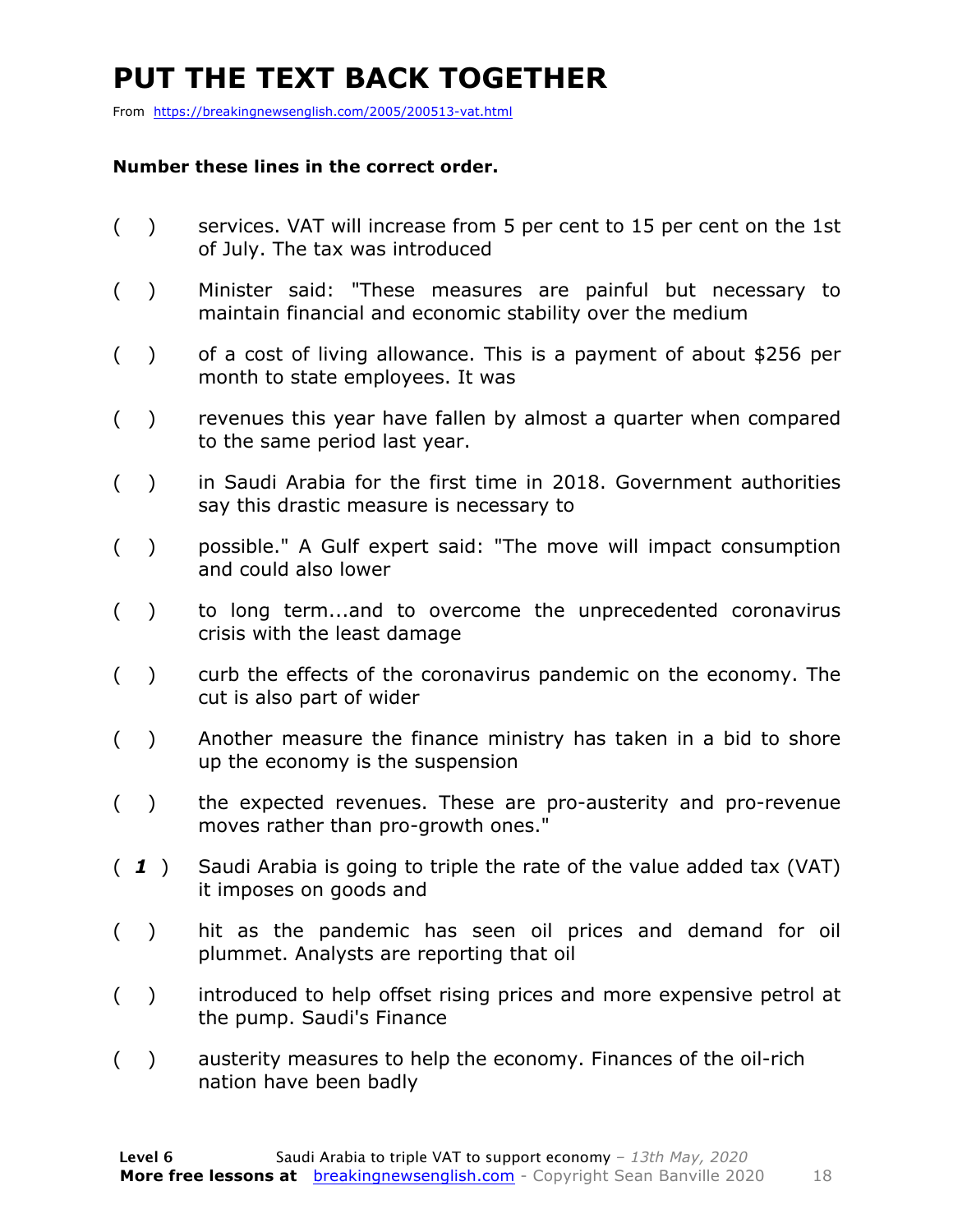#### **PUT THE WORDS IN THE RIGHT ORDER**

From https://breakingnewsenglish.com/2005/200513-vat.html

1. added of value rate tax . the Triple the

2. measure Government necessary . authorities is this drastic say

3. austerity the economy . Wider measures to help

4. oil-rich nation hit . badly has The been

5. year quarter . fell almost Revenues by this a

6. to up shore the economy . In bid a

7. month . This is \$256 payment of a per

8. economic financial maintain to and stability . Necessary

9. will consumption . expert the move impact said An

10. rather moves Pro-revenue than ones . pro-growth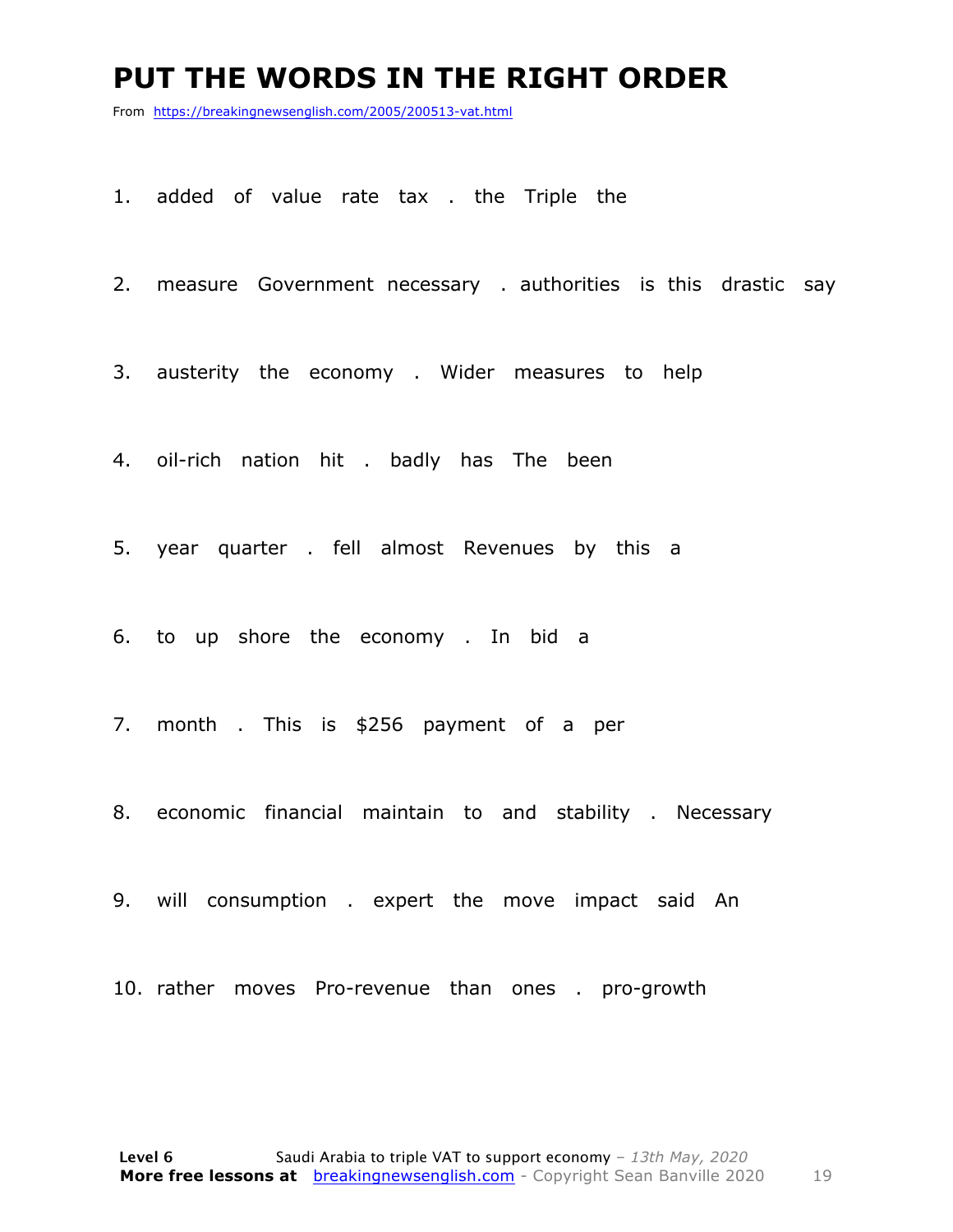### **CIRCLE THE CORRECT WORD (20 PAIRS)**

From https://breakingnewsenglish.com/2005/200513-vat.html

Saudi Arabia is going to triple the *rate / ratio* of the value added tax (VAT) it *imposes / composes* on goods and services. VAT will increase from 5 per cent to 15 per cent on the 1st of July. The tax was *greeted / introduced* in Saudi Arabia for the first time in 2018. Government authorities say this *drastically / drastic* measure is necessary to curb the effects of the coronavirus pandemic *on / at* the economy. The cut is also part of wider *posterity / austerity* measures to help the economy. Finances of the oil-rich nation have been badly *smacked / hit* as the pandemic has seen oil prices and demand for oil *plummet / summit*. Analysts are reporting that oil revenues this year have fallen by *most / almost* a quarter when compared to the same period *last / past* year.

Another measure the finance ministry has taken in a *bit / bid* to shore up the economy is the suspension of a cost of *lively / living* allowance. This is a *pay / payment* of about \$256 per month to state employees. It was introduced to help *offset / onset* rising prices and more expensive petrol at the *pimp / pump*. Saudi's Finance Minister said: "These measures are painful but necessary to maintain financial and economic *stable / stability* over the medium to long term...and to *overcome / overdo* the unprecedented coronavirus crisis with the least damage *possibly / possible*." A Gulf expert said: "The move will impact consumption and could also *low / lower* the expected revenues. These are pro-austerity and pro-revenue moves rather than pro-growth *once / ones*."

#### **Talk about the connection between each pair of words in italics, and why the correct word is correct.**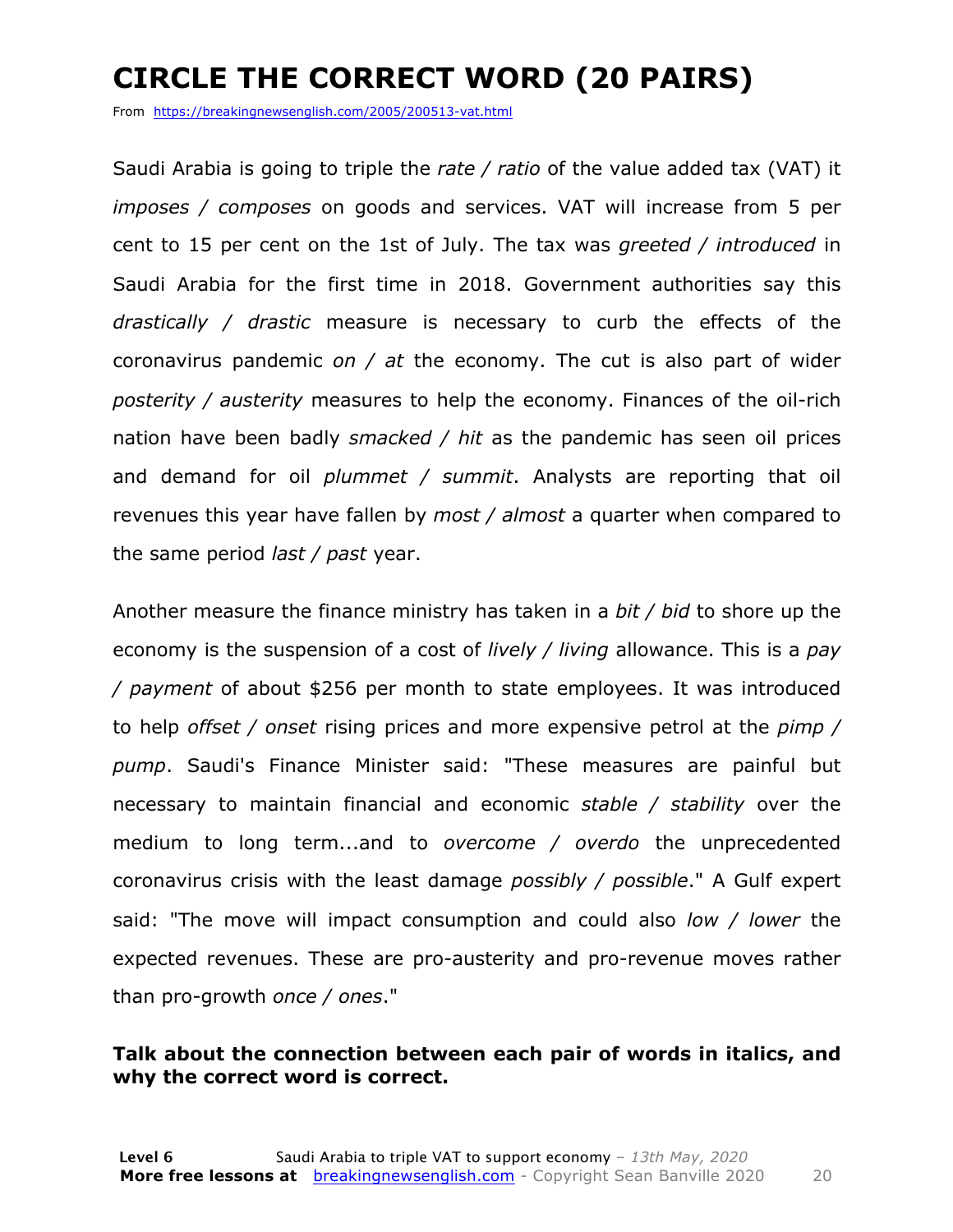### **INSERT THE VOWELS (a, e, i, o, u)**

From https://breakingnewsenglish.com/2005/200513-vat.html

S \_ **\_** d\_ A r\_b\_ **\_** \_s g\_ **\_** n g t\_ t r\_p l\_ t h\_ r\_t\_ \_f t  $h$  v\_l \_ d d d t \_x ( V A T ) \_t \_m p\_s\_s \_n q\_\_ d s \_n d s\_r v\_c\_s . V A T w\_l l \_n c r\_ **\_** s\_ f r\_m 5  $p_r$  c\_n t t\_ 15  $p_r$  c\_n t \_n t h\_ 1 s t \_f J\_l y. T h\_ t\_x w\_s \_n t r\_d\_c\_d \_n S\_ **\_** d\_ A r\_b\_ **\_** f\_r t h\_ f \_r s t t\_m\_ \_n 2 0 1 8 . G\_v\_r n m\_n t \_ **\_** t h\_r\_t\_ **\_** s s\_y t h\_s d r\_s t\_c m\_ **\_** s\_r\_ \_s n\_c\_s s\_r y t\_ c\_r b t h\_ \_f f\_c t s \_f t h\_ c\_r\_n\_v\_r\_s p\_n  $d_m_c$  n th\_\_c\_n\_m y . Th\_ c\_t \_s \_l s\_ p\_r t \_f w\_d\_r \_ **\_** s t\_r\_t y m\_ **\_** s\_r\_s t\_ h\_l p t h\_ \_c\_n\_m y . F\_n\_n c\_s \_f t h\_ \_ **\_** l - r\_c h n\_t\_ **\_** n h\_v\_ b\_ **\_** n b\_d l y h\_t \_s t h\_ p\_n d\_m\_c h\_s s\_ **\_** n \_ **\_** l p r\_c\_s \_n d d\_m\_n d f\_r \_ **\_** l p l\_m m\_t . A n\_l y s t s \_r\_ r\_p\_r t\_n g t h\_t \_ **\_** l r\_v\_n\_ **\_** s t h\_s y\_ **\_** r h\_v\_ f\_l l\_n b y \_l m\_s t \_ q\_ **\_** r t\_r w h\_n c\_m p\_r\_d t\_ t h\_ s\_m\_ p\_r\_ **\_** d l\_s t y\_ **\_** r .

A n\_t h\_r m\_ **\_** s\_r\_ t h\_ f\_n\_n c\_ m\_n\_s t r y h\_s  $t_k$ <sub>n</sub> \_ n \_ b\_d t\_ s h\_r\_ \_p t h\_ \_c\_n\_m y \_s t h\_ s\_s p\_n s\_ **\_** n \_f \_ c\_s t \_f l\_v\_n g \_l l\_w\_n c\_. T h\_s \_s \_ p\_y m\_n t \_f \_b\_ **\_** t \$ 2 5 6 p\_r m\_n t h t\_ s t\_t\_ \_m p l\_y\_ **\_** s . I t w\_s \_n t r\_d\_c\_d t\_ h\_l p \_f f s\_t r\_s\_n g p r\_c\_s \_n d m\_r\_ \_x p\_n s\_v\_ p\_t r\_l \_t t h\_ p\_m p . S\_ **\_** d\_' s F\_n\_n c\_ M\_n\_s t\_r s\_ **\_** d : " T h\_s\_ m\_ **\_** s\_r\_s \_r\_ p\_ **\_** n f\_l b\_t n\_c\_s s\_r y t\_ m \_ **\_** n t\_ **\_** n f\_n\_n c\_ **\_** l \_n d \_c\_n\_m\_c s t\_b\_l\_t y \_v\_r t h\_ m\_d\_ **\_** m t\_ l\_n g t\_r m . . .\_n d t\_ \_v\_r c\_ m\_ t  $h_$  n p r c d n t d c r n v r s c r s s w t h t h l \_ **\_** s t d\_m\_g\_ p\_s s\_b l\_. " A g\_l f \_x p\_r t s\_ **\_** d : " T h\_ m\_v\_ w\_l l \_m p\_c t c\_n s\_m p t\_ **\_** n \_n d c\_ **\_** l d \_l s\_ l\_w\_r t h\_ \_x p\_c t\_d r\_v\_n\_ **\_** s . T h\_s\_ \_r\_ p r \_ - \_ **\_** s t\_r\_t y \_n d p r\_ - r\_v\_n\_ **\_** m\_v\_s r\_t h\_r t h n  $pr - q r$  w th ns."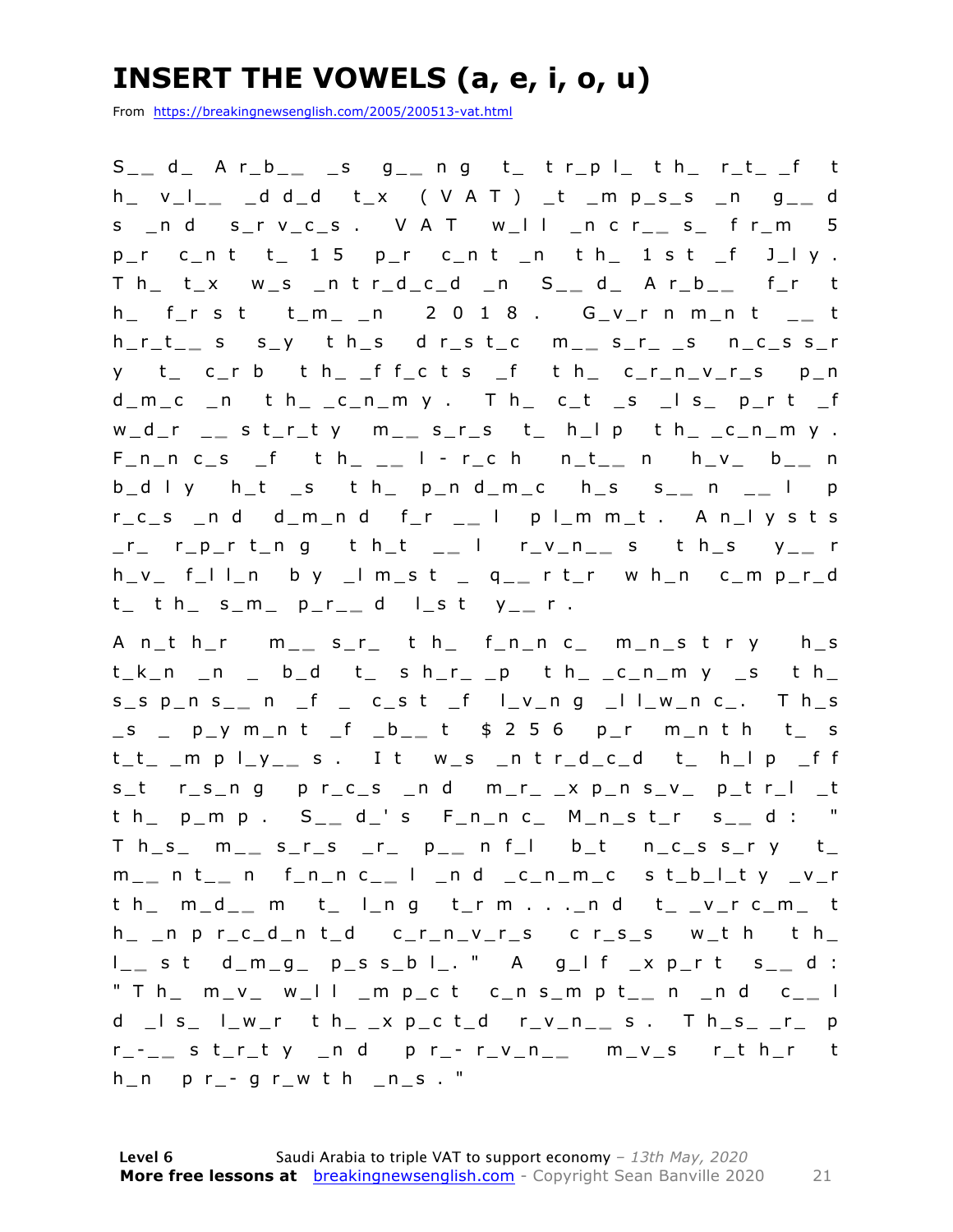#### **PUNCTUATE THE TEXT AND ADD CAPITALS**

From https://breakingnewsenglish.com/2005/200513-vat.html

saudi arabia is going to triple the rate of the value added tax vat it imposes on goods and services vat will increase from 5 per cent to 15 per cent on the 1st of july the tax was introduced in saudi arabia for the first time in 2018 government authorities say this drastic measure is necessary to curb the effects of the coronavirus pandemic on the economy the cut is also part of wider austerity measures to help the economy finances of the oilrich nation have been badly hit as the pandemic has seen oil prices and demand for oil plummet analysts are reporting that oil revenues this year have fallen by almost a quarter when compared to the same period last year

another measure the finance ministry has taken in a bid to shore up the economy is the suspension of a cost of living allowance this is a payment of about 256 per month to state employees it was introduced to help offset rising prices and more expensive petrol at the pump saudis finance minister said these measures are painful but necessary to maintain financial and economic stability over the medium to long termand to overcome the unprecedented coronavirus crisis with the least damage possible a Gulf expert said the move will impact consumption and could also lower the expected revenues these are proausterity and prorevenue moves rather than progrowth ones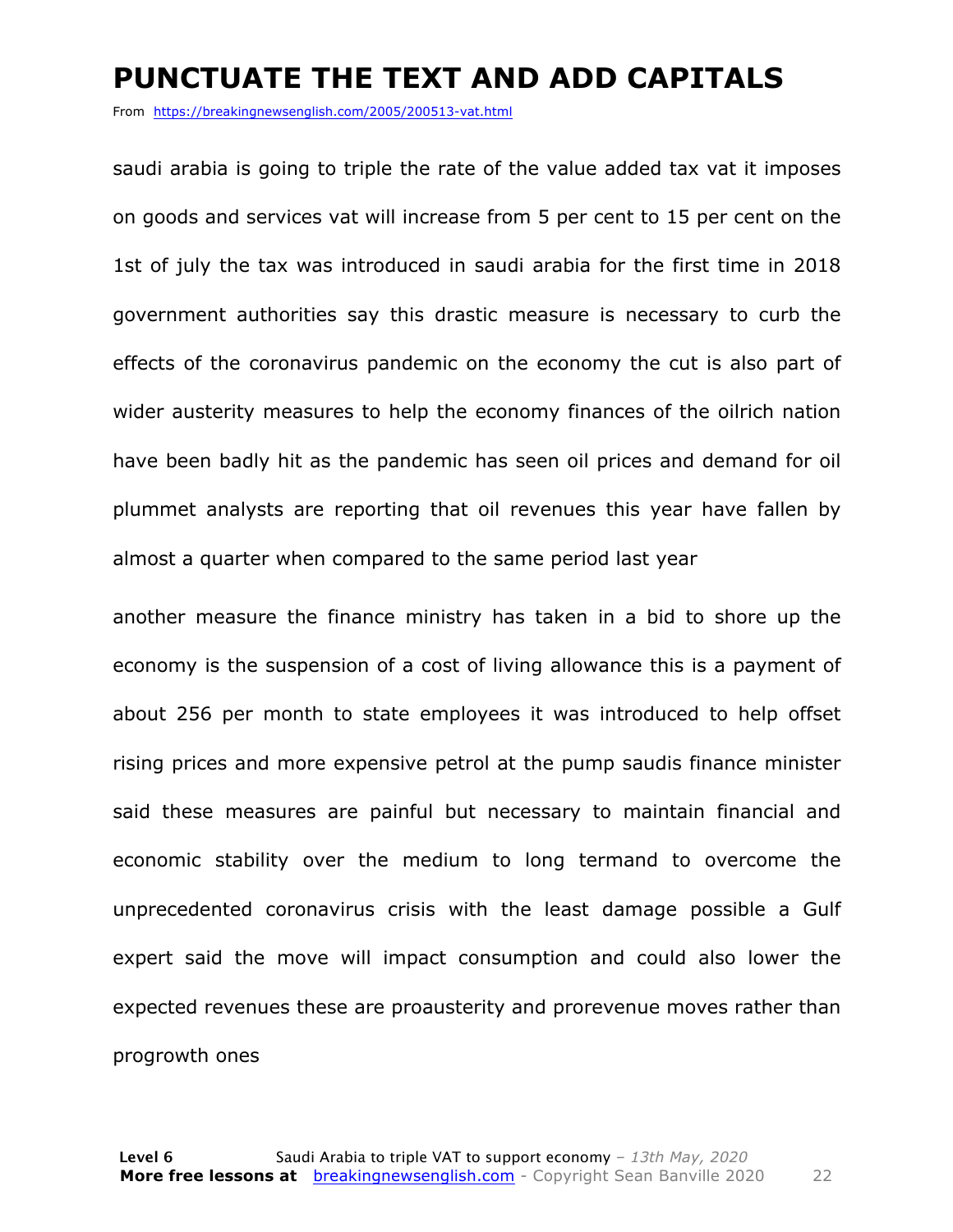### **PUT A SLASH ( / ) WHERE THE SPACES ARE**

From https://breakingnewsenglish.com/2005/200513-vat.html

SaudiArabiaisgoingtotripletherateofthevalueaddedtax(VAT)itimpos esongoodsandservices.VATwillincreasefrom5percentto15percento nthe1stofJuly.ThetaxwasintroducedinSaudiArabiaforthefirsttimein 2018.Governmentauthoritiessaythisdrasticmeasureisnecessarytoc urbtheeffectsofthecoronaviruspandemicontheeconomy.Thecutisals opartofwiderausteritymeasurestohelptheeconomy.Financesoftheoil -richnationhavebeenbadlyhitasthepandemichasseenoilpricesandd emandforoilplummet.Analystsarereportingthatoilrevenuesthisyear havefallenbyalmostaquarterwhencomparedtothesameperiodlastye ar.Anothermeasurethefinanceministryhastakeninabidtoshoreupthe economyisthesuspensionofacostoflivingallowance.Thisisapayment ofabout\$256permonthtostateemployees.Itwasintroducedtohelpoff setrisingpricesandmoreexpensivepetrolatthepump.Saudi'sFinance Ministersaid:"Thesemeasuresarepainfulbutnecessarytomaintainfin ancialandeconomicstabilityoverthemediumtolongterm...andtoover cometheunprecedentedcoronaviruscrisiswiththeleastdamagepossi ble."AGulfexpertsaid:"Themovewillimpactconsumptionandcouldals olowertheexpectedrevenues.Thesearepro-austerityandpro-revenu emovesratherthanpro-growthones."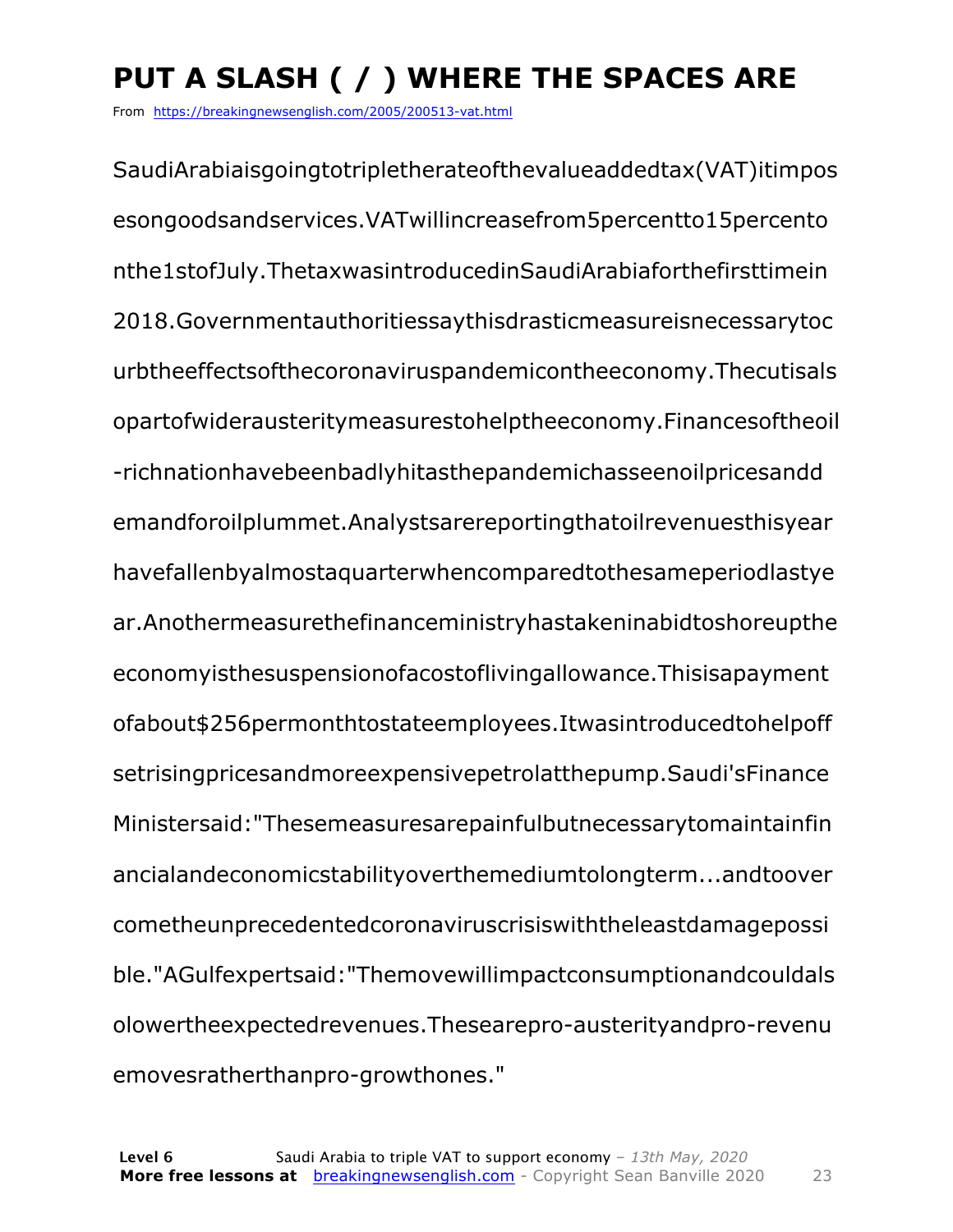### **FREE WRITING**

From https://breakingnewsenglish.com/2005/200513-vat.html

Write about tax for 10 minutes. Comment on your partner's paper.



24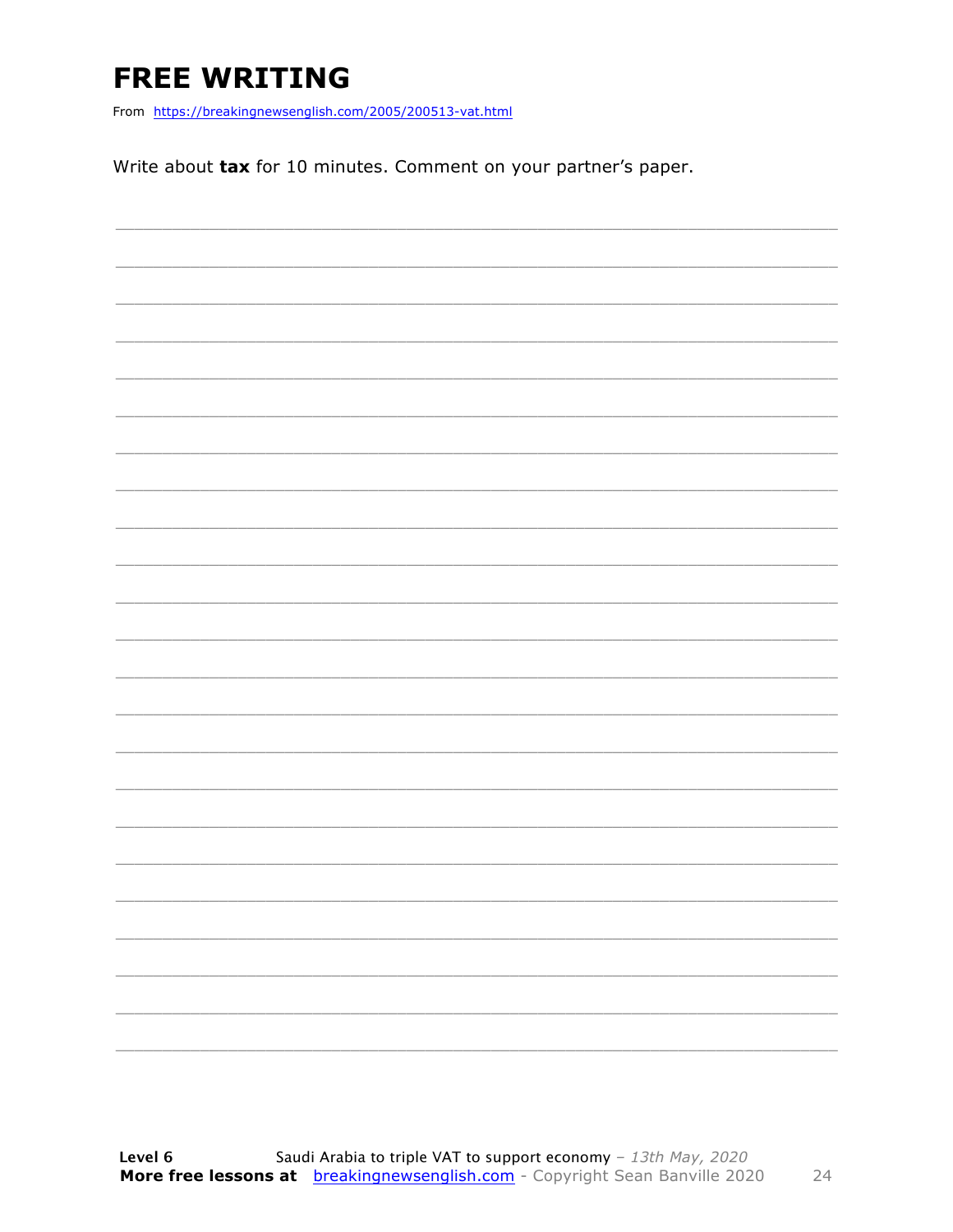### **ACADEMIC WRITING**

From https://breakingnewsenglish.com/2005/200513-vat.html

Only companies should pay tax, ordinary people shouldn't. Discuss.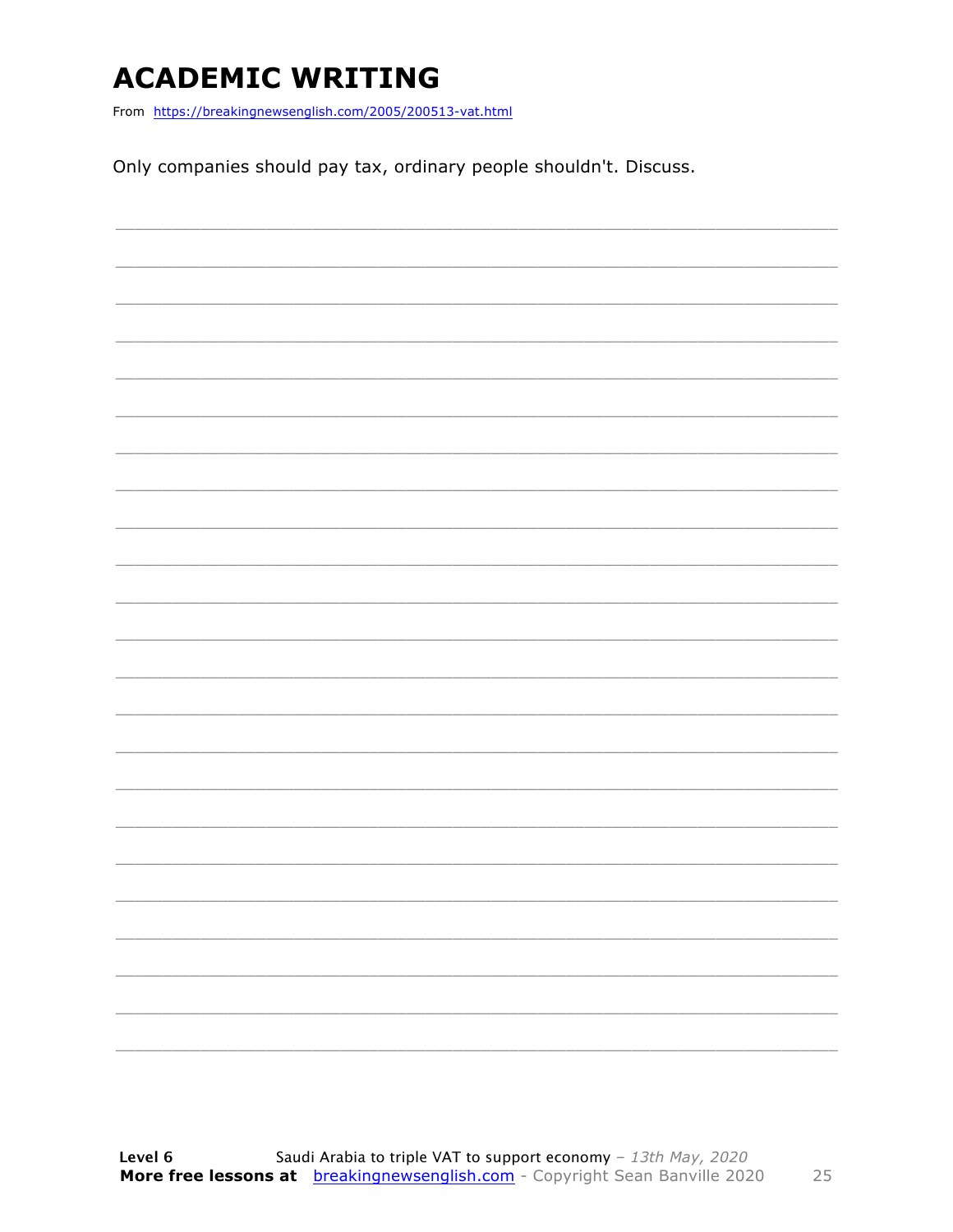### **HOMEWORK**

**1. VOCABULARY EXTENSION:** Choose several of the words from the text. Use a dictionary or Google's search field (or another search engine) to build up more associations / collocations of each word.

**2. INTERNET:** Search the Internet and find out more about this news story. Share what you discover with your partner(s) in the next lesson.

**3. TAX:** Make a poster about tax. Show your work to your classmates in the next lesson. Did you all have similar things?

**4. CORPORATE TAX:** Write a magazine article about only companies having to pay tax. Include imaginary interviews with people who are for and against this.

Read what you wrote to your classmates in the next lesson. Write down any new words and expressions you hear from your partner(s).

**5. WHAT HAPPENED NEXT?** Write a newspaper article about the next stage in this news story. Read what you wrote to your classmates in the next lesson. Give each other feedback on your articles.

**6. LETTER:** Write a letter to an expert on tax. Ask him/her three questions about it. Give him/her three of your ideas on how to improve the taxation system. Read your letter to your partner(s) in your next lesson. Your partner(s) will answer your questions.